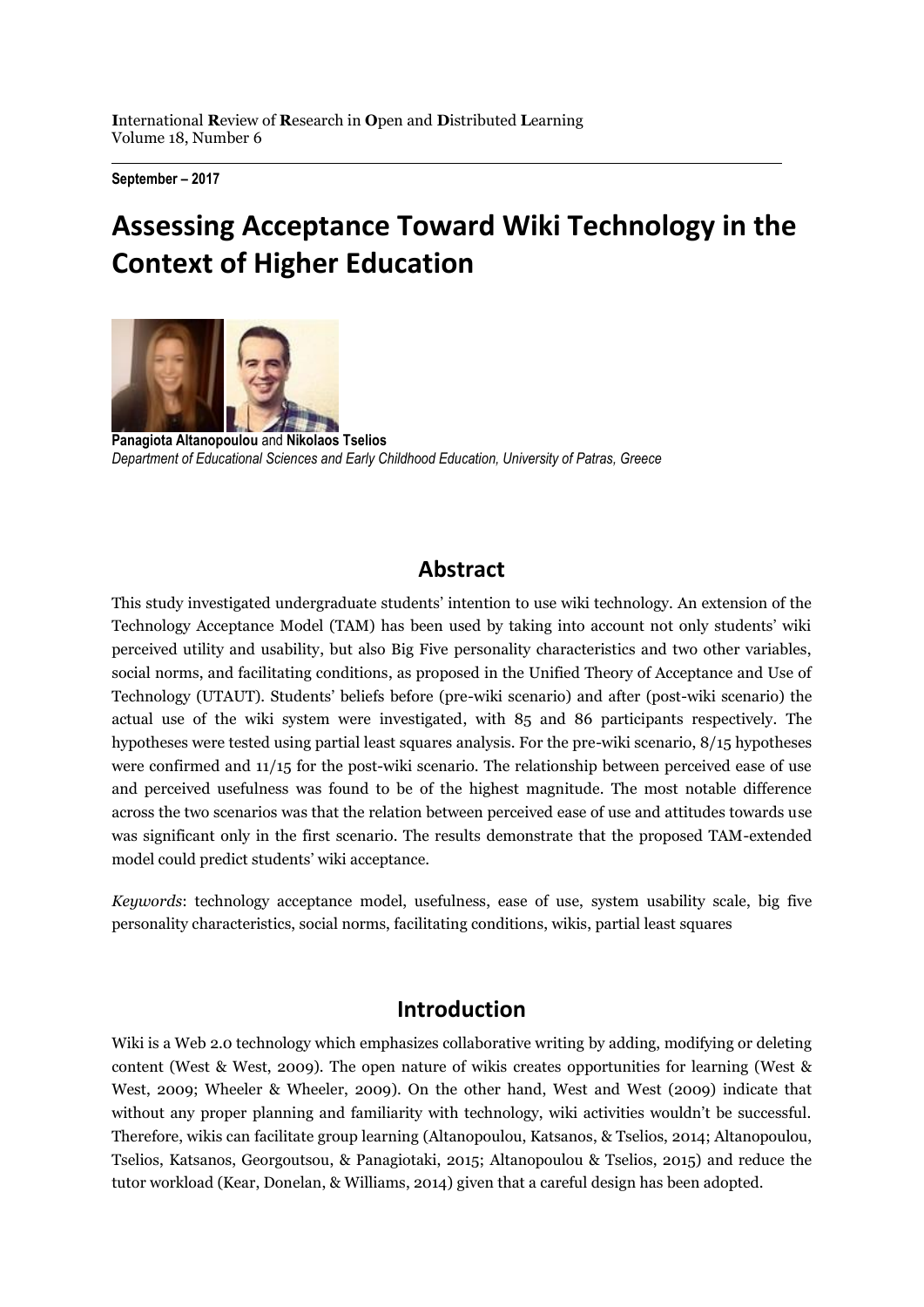Wiki as a collaboration tool promotes writing skills (Wheeler & Wheeler, 2009) and improves learning (Ben-Zvi, 2007). Also, wiki projects can support collaborative knowledge creation (Ben-Zvi, 2007; Wagner, 2004; West & West, 2009), promote critical thinking and contextual application (West & West, 2009).

However, as discussed in the following, more studies are required to fully explore the issues influencing wiki acceptance. The purpose of this paper is to investigate the factors which influence the attitudes of students towards the use of wikis. The findings of this study will contribute to research related to technology acceptance by validating an extended TAM and is expected to allow e-learning stakeholders to improve learning design and technology.

The rest of the paper is organized as follows: Firstly, the literature review, hypotheses, research methodology, profile of the participants, and the design of the wiki activity are presented. The following sections show the research results accompanied with a discussion of the results obtained. The last section presents the conclusions of the research, commenting on any implications and limitations.

## **Literature Review**

#### **Technology Acceptance Model**

The acceptance of specific technologies is explained by several theoretical models. Among them, the Technology Acceptance Model (TAM) is considered as a key, influential, and robust model to understand factors which influence the human behavior towards use (Marangunić & Granić, 2015, Marchewka, Liu, & Kostiwa, 2007). It is based on the Theory of Reasoned Action (TRA, Ajzen & Fishbein, 1980). The theory aims to explain the relationship between attitudes and behavioral intentions and to subsequently predict how people will behave. The decision of an individual to engage in a particular behavior is based on the beliefs of a person in relation to the expected outcome. Therefore, if someone strongly believes that a system is useful, then it is more probable to use it. The factors which determine intention are attitudes and subjective norms.



*Figure 1.* Technology acceptance model (Davis, 1989).

According to the TAM, the factors that affect the acceptance of a system are perceived usefulness and perceived ease of use (see Figure 1, Davis, 1989). Perceived usefulness refers to "the degree to which a person believes that using a particular system would enhance his or her job performance" (Davis,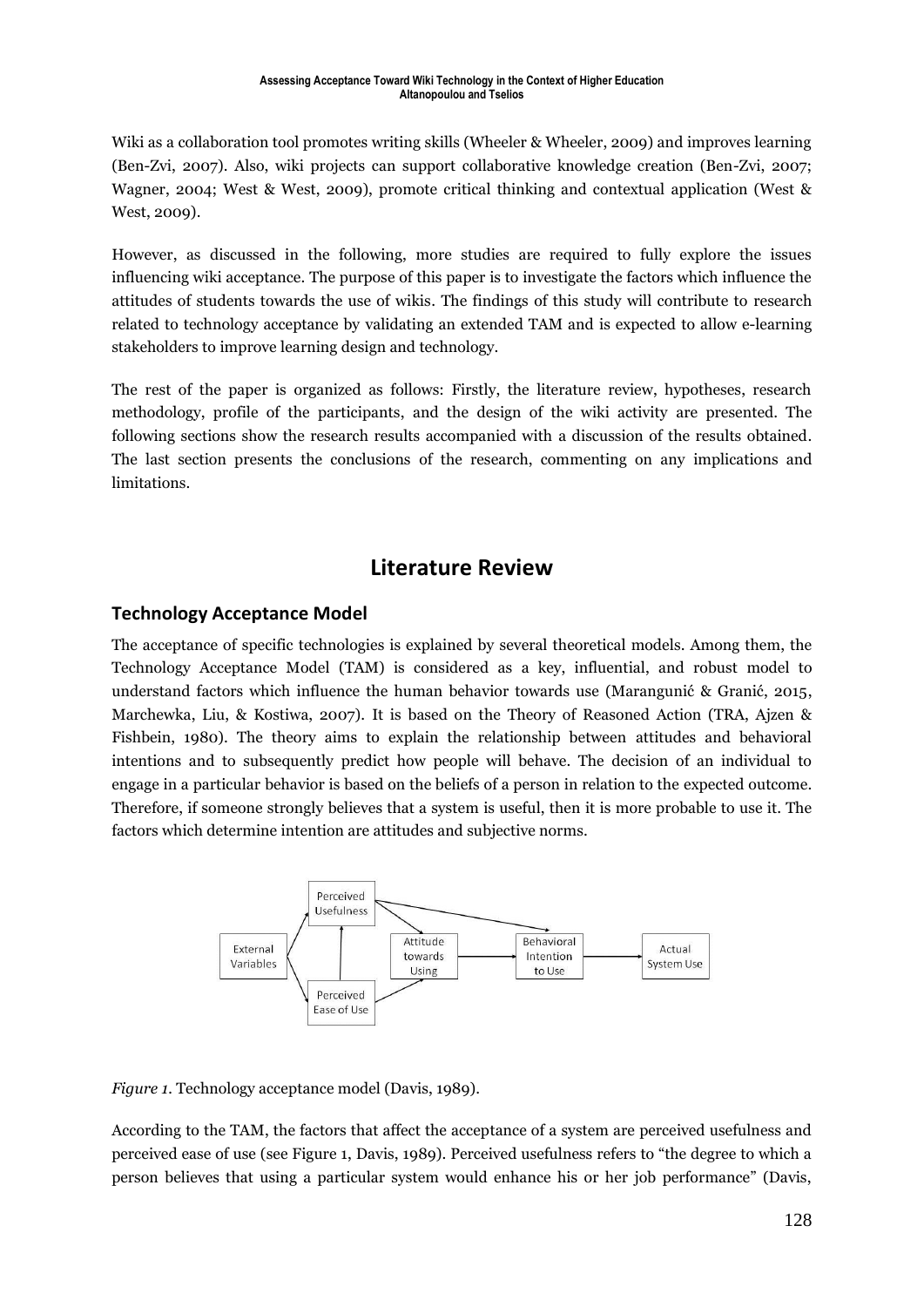1989, p. 320). Perceived ease of use refers to "the degree to which a person believes that using a particular system would be free of effort" (Davis, 1989, p.320). Several studies adopted TAM to examine the acceptance of Web courses (Ngai, Poon, & Chan, 2007; Tselios, Daskalakis & Papadopoulou, 2011). The TAM has been also combined with factors from other models such as social influence and facilitating conditions to examine computers' acceptance (Teo, 2009; Teo & Van Schaik, 2009; Teo, Lee, & Chai, 2008) and computer based assessment acceptance (Terzis, Moridis, & Economides, 2012).

These two factors are included in another technology acceptance model, the Unified Theory of Acceptance and Use of Technology (UTAUT, Venkatesh, Morris, Davis, & Davis, 2003). The UTAUT intends to explain behavioral intentions by examining four key constructs: 1) performance expectancy, 2) effort expectancy, 3) social influence, and 4) facilitating conditions. Researchers adopted this model in order to assess the acceptance of learning management systems (Marchewka et al., 2007; Hsu, 2013).

Toh (2013) applied the UTAUT model to 144 secondary students and found that performance expectancy and facilitating conditions had an effect on behavioral intention to use wikis. Moreover, he added three other factors and regardless of the increased deviation, he found that two of them, namely trust and comfort level, had also an impact on behavioral intention. Moreover, Yueh, Huang, and Chang (2015) investigated the factors which influence students' continued use of wikis, by applying an extended UTAUT model to 103 undergraduate students. They found was that effort expectancy affects the actual use of wikis. Furthermore, social influence and the actual use of wikis had a positive impact on the use by students, in the future.

Iglesias-Pradas, Hernández-García, and Fernández-Cardador (2015) created another model based on social factors to investigate factors influencing wikis' use to share knowledge behaviors. The sample comprised 47 employees. The results revealed that behavioral intention, perceived critical mass, and social anxiety affect knowledge acquisition, and perceived critical mass affects knowledge creation. Finally, according to the reported results, behavioral intention was affected by attitudes towards collaborative knowledge sharing and social influence.

Moreover, an extended technology acceptance model was presented by Liu (2010) and it was based on three additional factors: wiki self-efficacy, online posting anxiety, and perceived behavioral control. Participants were 126 undergraduate students. Wiki self-efficacy was found to have positive effect on perceived ease of use and on online posting anxiety, whereas the other new variables had no effect on other variables. However, perceived ease of use and perceived usefulness seemed to have effect on behavioral intention to use wikis. In conclusion, another element that emerged was that perceived ease of use affected perceived usefulness and behavioral intention was related with wikis' actual use.

Kear, Donelan, and Williams (2014), examined perceptions of students and tutors, in order to investigate the wiki's effectiveness in supporting student collaboration and tutors' marking. They used the main TAM factors and found that usefulness and ease of use were key factors to students' acceptance of the wiki and that social influence and intrinsic motivation were also important factors. Subsequently, usefulness was the most important factor in tutors' acceptance of the wiki, although were less well-received by tutors because of the increasing workload for their marking task. Also, Shen, Cheung, and Lee (2013) used an information adoption model to 132 university students and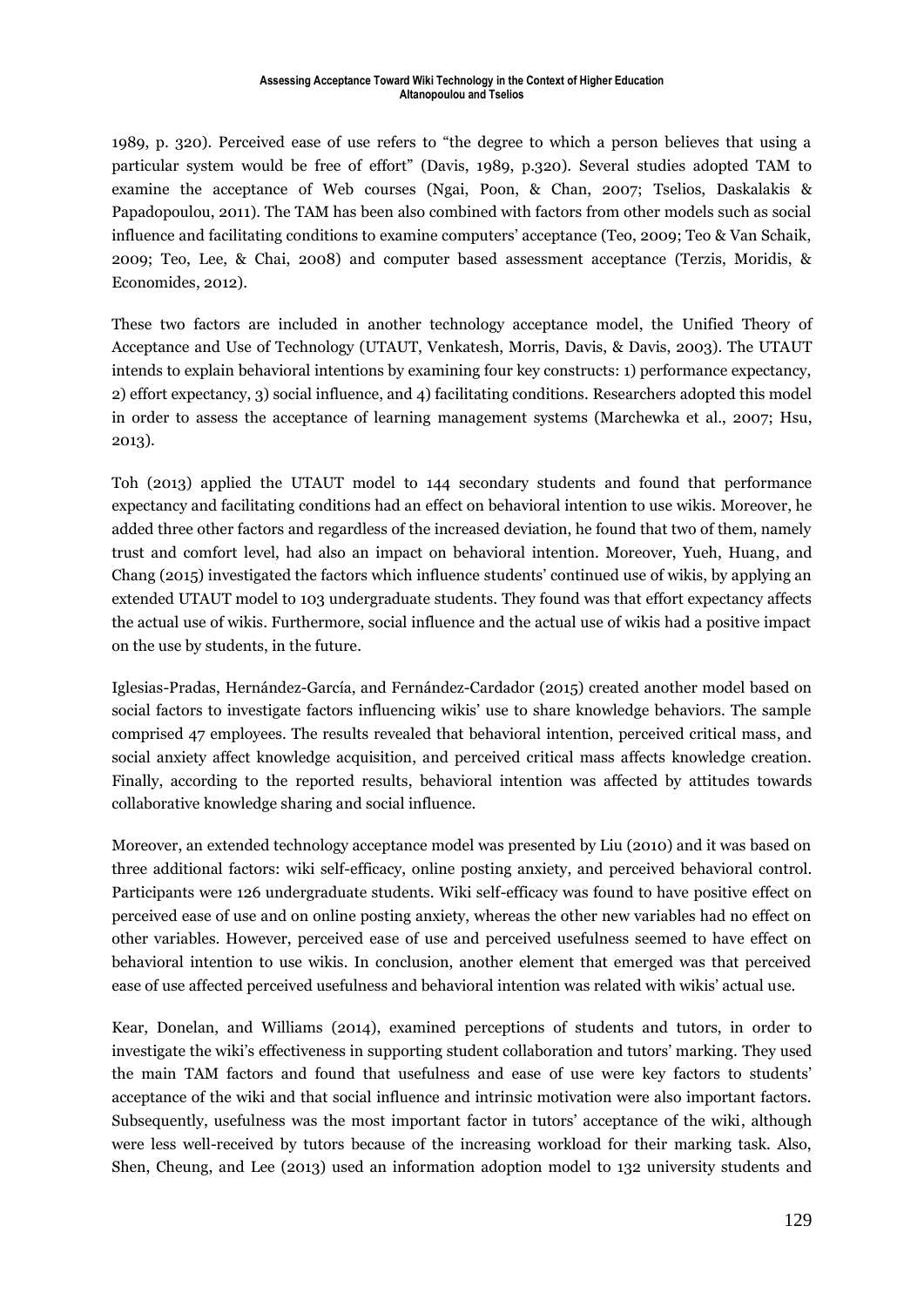investigated the factors that influence students to adopt information from Wikipedia. They found that usefulness and trust were the most important factors predicting this adoption.

#### **Big Five Personality Characteristics and Technology Acceptance**

Since personality affects someone's beliefs (Devaraj, Easley, & Crant, 2008), researchers have incorporated personality characteristics with TAM to examine acceptance of different systems. While there are different proposals in the literature to measure aspects of personality, the most widely accepted psychometric construct seems to be the five-factor model which has Extraversion, Agreeableness, Conscientiousness, Neuroticism, and Openness to Experience as personality traits (Goldberg et al., 2006).

Devaraj, Easley, and Crant (2008) investigated the influence of Big-Five characteristics on the acceptance of a collaborative learning system. They found that the neuroticism associated negatively and significantly with perceived usefulness and that extraversion, agreeableness, and conscientiousness moderates the relationship between subjective norms and intention to use technology. The characteristic of conscientiousness was found also to moderates the relationship between perceived usefulness and intention to use technology.

Rosen and Kluemper (2008) investigated the impact of personality on the acceptance of a social networking technology. It was found that extraversion correlates significantly with perceived usefulness and perceived ease of use, while conscientiousness correlates significantly with perceived ease of use. Also, three out of five personality characteristics found to influence the intention to use an eLearning system (Punnoose, 2012). The most notable results were that conscientiousness and emotional stability have a significantly positive effect on subjective norms, extraversion relates positively and significantly with perceived ease of use and conscientiousness has a positively and significantly with perceived usefulness.

The present study applies to a model which is based on the technology acceptance model (TAM) and by using System Usability Scale (Brooke, 1996) to measure perceived use of use. Also, it incorporates two other variables, social norms, and facilitating conditions, as it had been suggested by Venkatesh et al. (2003), and the Big Five personality characteristics.

In specific, the research goals were:

- 1. to test the validity of the proposed model,
- 2. to examine the effects of the proposed factors on behavioral intention to use wikis, and
- 3. to investigate differences in students' conceptions, attitudes and beliefs before and after the actual use of the system.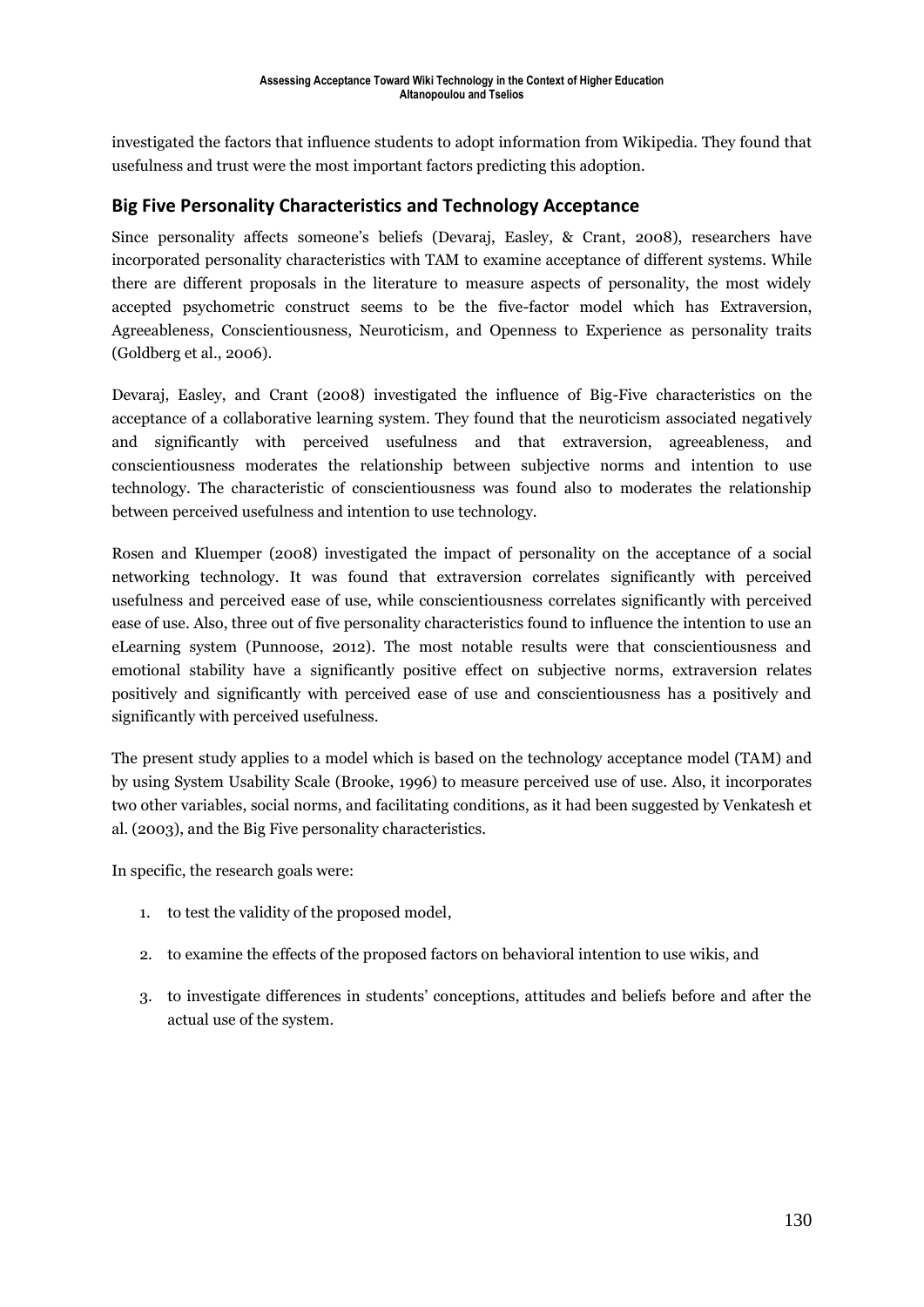## **Hypotheses Development**

### **Behavioral Intention (BI)**

The aim of this study was to investigate the factors which affect the behavioral intention of students as far as the continuous use of wikis is concerned.

As discussed previously, the decision of a person to get involved in a particular behavior, is heavily influenced by the expected outcome which occurs as a result by performing the behavior. The individual's intention to carry out a behavior is affected by the attitude towards this behavior as well as the subjective norm (Sheppard, Hartwick, & Warshaw, 1988). Moreover, behavioral intention is affected by perceived usefulness (Davis, 1989).

#### **Perceived Usefulness (PU)**

A significant body of research identifies a relationship between perceived usefulness and behavioral intention to use a technology system (Davis, 1989; Liu, 2010; Punnoose, 2012; Rosen & Kluemper, 2008; Teo & Van Schaik, 2009; Tselios et al., 2011). Thus, if a person believes that a system is beneficial for him or her, he or she is more likely to use this system. Moreover, perceived usefulness affects attitudes towards computers' use (Teo & Van Schaik, 2009). Therefore, the following hypotheses are constructed:

H1: Perceived usefulness has a significantly positive effect on wiki behavioral intention.

H2: Perceived usefulness has a significantly positive effect on students' wiki attitude.

### **Perceived Ease of Use (PEU)**

Several studies demonstrated a relationship between perceived ease of use and perceived usefulness (Punnoose, 2012; Rosen & Kluemper, 2008; Teo & Van Schaik, 2009). Thus, if a person perceives that a system is usable, his perception of system's usefulness is positively affected. Thus:

H3: Perceived ease of use has a significantly positive effect on perceived usefulness.

H4: Perceived ease of use has a significantly positive effect on students' wiki attitude.

### **Attitude Towards Use (AT)**

Attitude is someone's perspective about performing a behavior. It may be positive or negative. Attitudes towards collaborative knowledge sharing affect the intention to use wikis (Iglesias-Pradas, Hernández-García, & Fernández-Cardador, 2015). In other words, students' intention to use wikis is shaped by their attitudes towards use. As a result, the following hypothesis is proposed:

H5: Students' wiki attitude has a significantly positive effect on wiki behavioral intention.

### **Facilitating Conditions (FC)**

"Facilitating conditions are factors in the environment which exert an influence over a person's desire to perform a task" (Teo & Van Schaik, 2009, p. 51). As West and West (2009) mentioned, it is important to prepare students for wiki work. Teachers should create appropriate material, a sample wiki in which students could practice and manage the wiki process. Therefore, because of the wikis'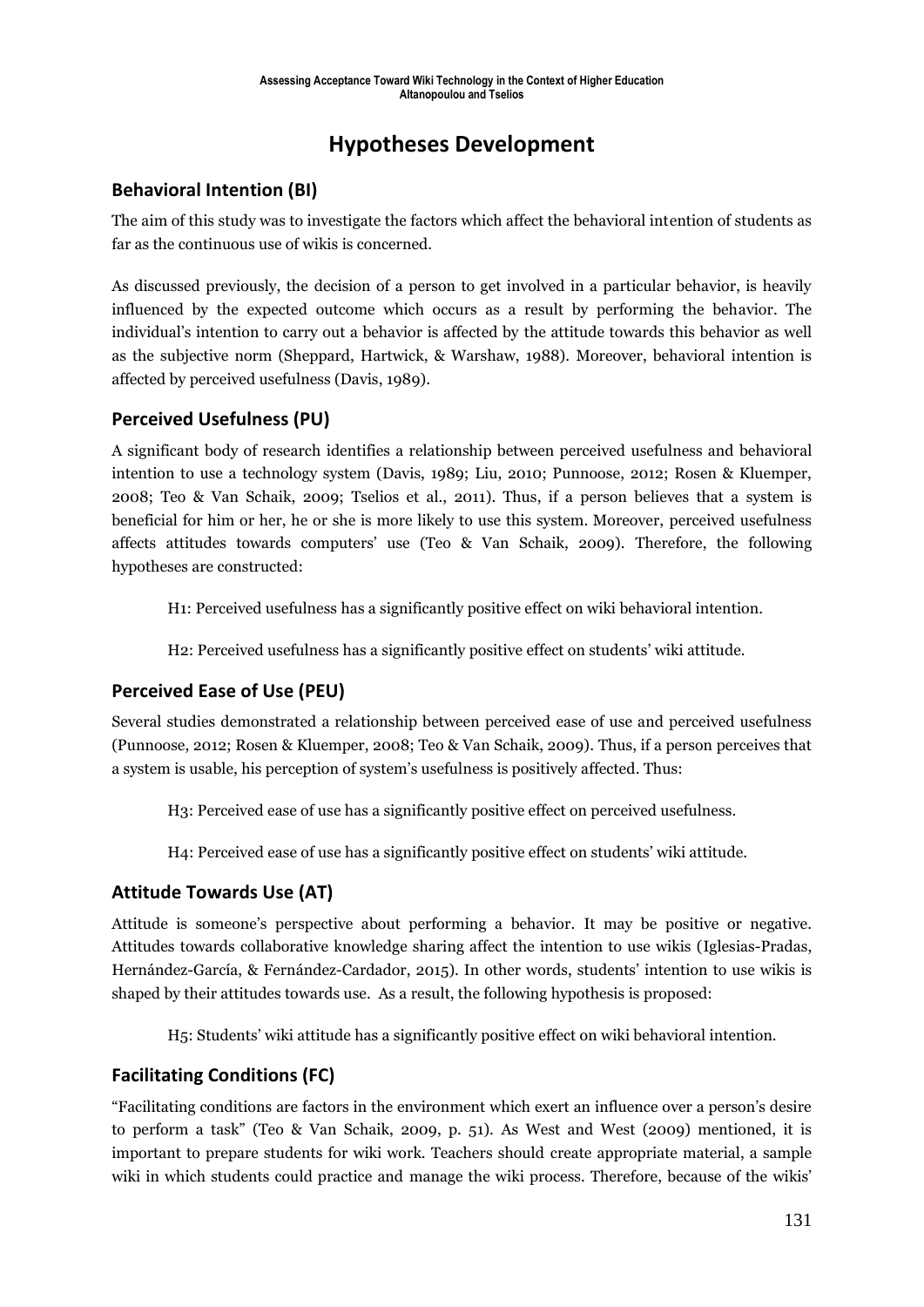open nature, it is crucial to examine influence of facilitating conditions (skills training, information, or materials available and administrative support) on students' attitudes towards use and perceived ease of use. Teo and Van Schaik (2009) found that facilitating conditions affect the perceived ease of use. Pre-service teachers believe that technical support is important and helps them to see computers as easy to use. Moreover, facilitating conditions were found to have a significant positive effect on attitudes (Teo, 2009). Therefore:

H6: Facilitating conditions have a significantly positive effect on perceived ease of use.

H7: Facilitating conditions have a significantly positive effect on students' wiki attitude.

#### **Social Norms (SN)**

Social norms are rules of behavior considered appropriate by a group or society. As a result, it is more probable to use a system, if our surroundings believe that we should do so. Taking into consideration that wikis are collaborative writing tools, it is important to investigate social norms and if they have an effect on perceived usefulness, facilitating conditions and the intention to use this technology. Not surprisingly, social norms seem to affect intention to use wikis (Iglesias-Pradas et al., 2015), have a significant effect on the perceived usefulness of the system (Punnoose, 2012) and on computer attitudes (Teo et al., 2008). Thus, the following hypotheses are proposed:

H8: Social norms have a significantly positive effect on perceived usefulness.

H9: Social norms have a significantly positive effect on students' wiki attitude.

H10: Social norms have a significantly positive effect on behavioral intention to use wiki.

#### **Big Five Characteristics: Openness to Experience (OP)**

Openness to experience involves being curious, creative, and intelligent (Barrick & Mount, 1991). Previous works illustrated that it does not present any significant positive association with the perceived usefulness (Devaraj et al., 2008; Özbek, Alnıaçık, Koc, Akkılıç, & Kaş, 2014; Rosen & Kluemper, 2008; Terzis et al., 2012). Instead, it is noteworthy that it has a positive and considerable correlation with the perceived ease of use (Özbek et al., 2014). Since these students are characterized by increased levels of curiosity, they might have already used such technologies thus finding them as easier to use (Altanopoulou & Tselios, 2015). Thus:

H11: Openness to experience has a significantly positive effect on perceived ease of use.

#### **Big Five Characteristics: Conscientiousness (CS)**

Conscientiousness characterizes people who are well organized, responsible, efficient, and prefer planned behavior (Barrick & Mount, 1991). Devaraj et al., (2008) found that conscientiousness moderates the relation between perceived usefulness and behavioral intention as well as the relation between subjective norms and behavioral intention. Conscientiousness did not have a significant effect on perceived usefulness (Özbek et al., 2014; Terzis et al., 2012). However, such an effect was detected on perceived ease of use (Rosen & Kluemper, 2008; Terzis et al., 2012). Thus:

H12: Conscientiousness has a significantly positive effect on perceived ease of use.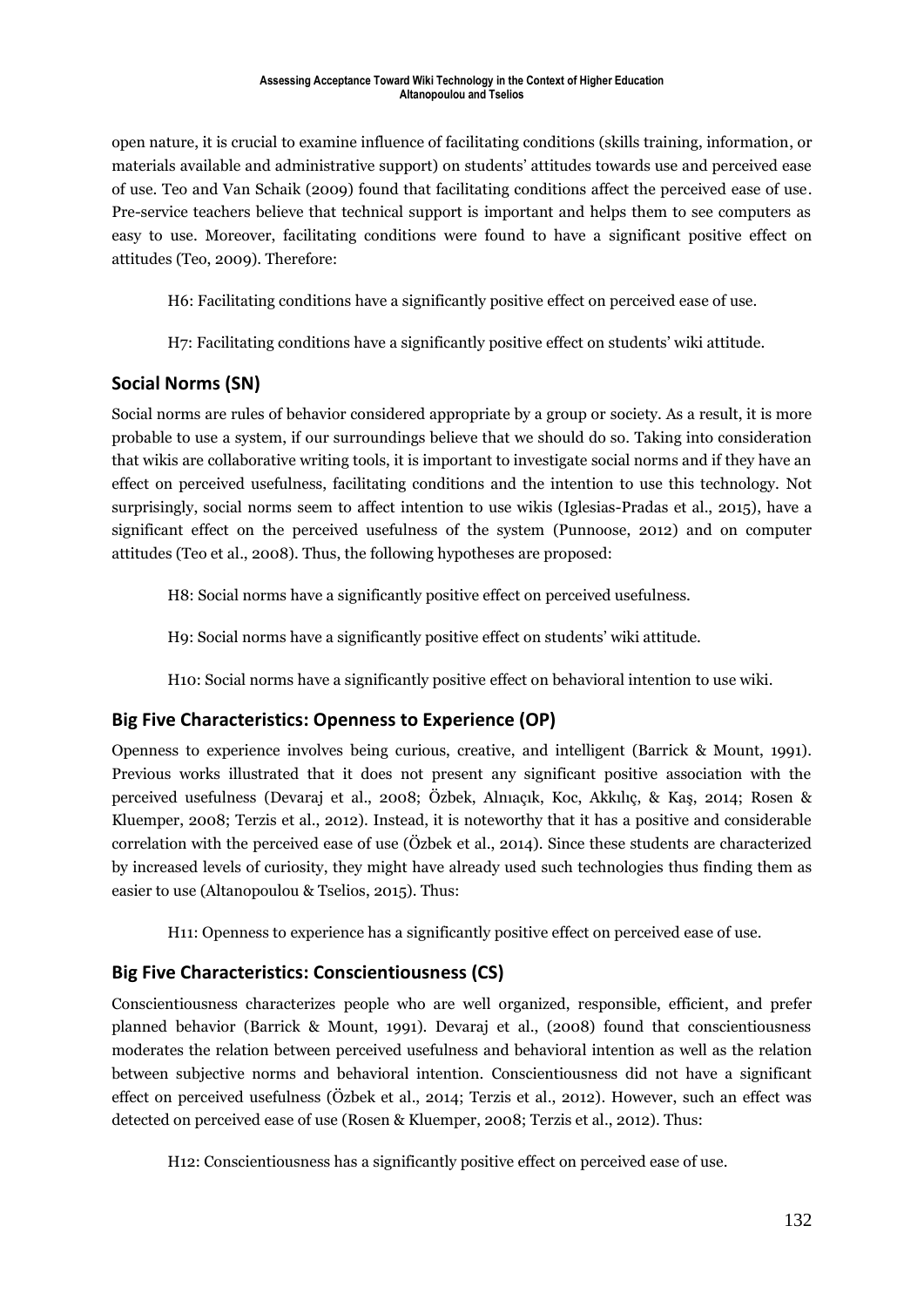### **Big Five Characteristics: Extraversion (EX)**

Extroverted people are considered to be sociable, talkative and active (Barrick & Mount, 1991). Extraversion moderates the relation between subjective norms and behavioral intention in order to use a collaborative technology (Devaraj et al., 2008). Researchers did not find a significant correlation between extraversion and perceived usefulness (Özbek et al., 2014; Terzis et al., 2012). However, people with high degree of extraversion tend to perceive a system by the ease of use (Punnoose, 2012; Rosen & Kluemper, 2008). Therefore:

H13: Extraversion has a significantly positive effect on perceived ease of use.

### **Big Five Characteristics: Agreeableness (AG)**

Agreeableness includes people who are good-natured, friendly, and compassionate (Barrick & Mount, 1991). Agreeableness moderates the relation between subjective norms and behavioral intention (Devaraj et al., 2008) but has not a significant effect on perceived usefulness (Özbek et al., 2014; Rosen & Kluemper, 2008). However, a positive and significant correlation was found between agreeableness and the perceived ease of use (Özbek et al., 2014; Terzis et al., 2012). Thus, agreeable individuals tend to perceive systems as more usable.

H14: Agreeableness has a significantly positive effect on perceived ease of use.

### **Big Five Characteristics: Emotional Stability (ES)**

The attributes which are included in this factor, are related with depression, anger, and anxiety (Barrick & Mount, 1991). No significant correlation was found between neuroticism and perceived ease of use (Özbek et al., 2014; Rosen & Kluemper, 2008; Terzis et al., 2012). In addition, emotional stability is related positively and significantly with subjective norms. Emotionally stable persons tend to accept opinions of those who feel close to them (Punnoose, 2012) because in contrast with neurotic students, they might have positive reactions which can facilitate social interaction. As a result, the following hypothesis is proposed:

H15: Emotional stability has a significantly positive effect on social norms.

## **Research Method**

The research framework of the study was based on the TAM model (Davis, 1989), and on factors from the UTAUT model (Venkatesh et al., 2003). A one-group pretest–posttest design was adopted (Oncu & Cakir, 2011). The participants were students who were attending a non-compulsory academic course, entitled Introduction to Web Science. The study took place from May 11, 2016 to May 24, 2016, a period during which the students had to complete the activity. Participation in the activity was compulsory. Students participated voluntarily in the research and the online questionnaires were given only to those who agreed to participate. Students participated anonymously, could decide not to answer all of the questions and withdraw from the study at any time. The model was examined both in pre and post scenarios in order to monitor any changes on research hypotheses during the progress of the wiki activity.

### **Description of the Activity**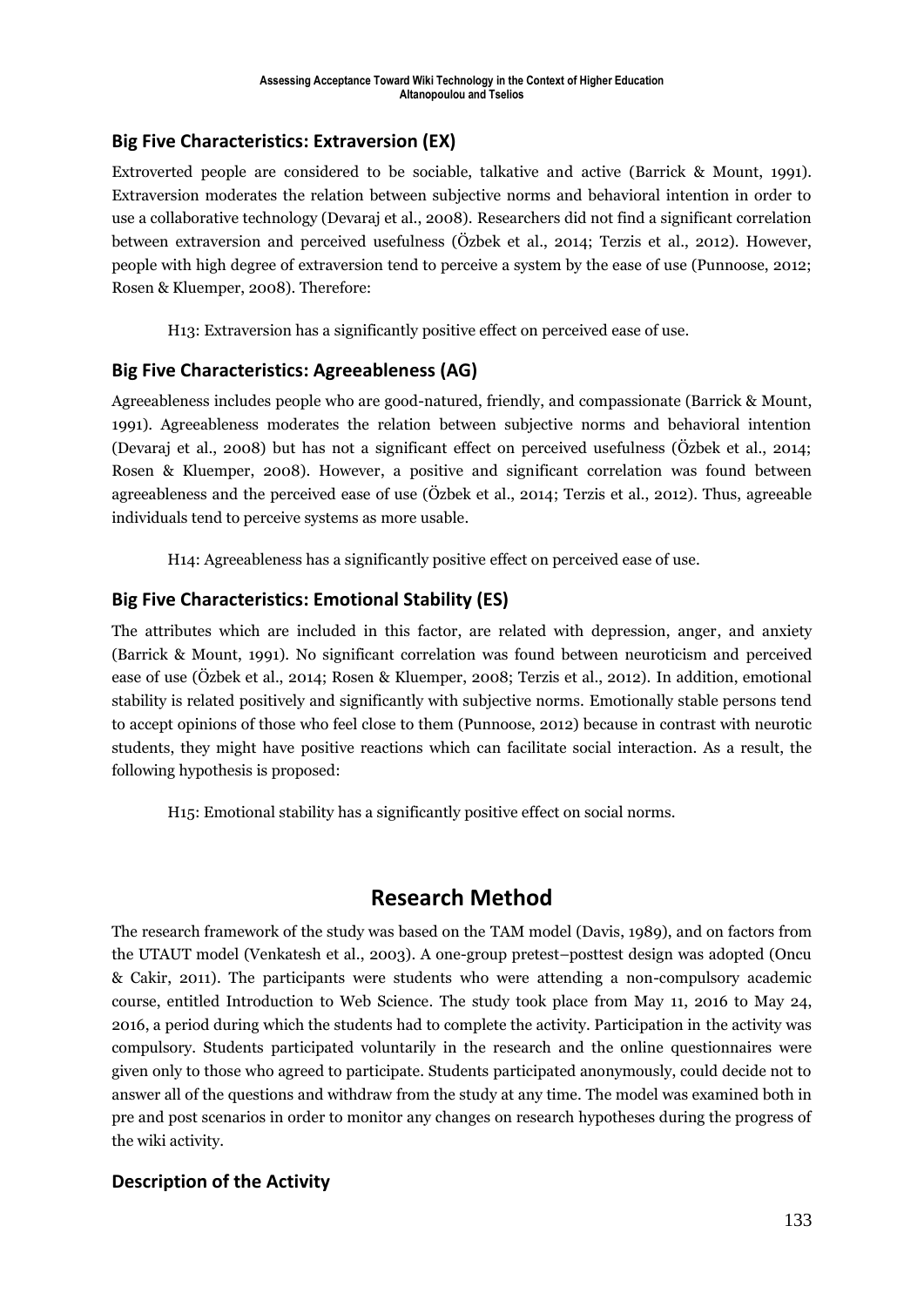The design of each activity was based on the framework proposed by West and West (2009). Moreover, students were divided into groups. Each group comprised five members and each member had a specific role (West & West, 2009, see also Altanopoulou et al., 2015 for more details). The subject of the graded activity was related to the usability evaluation techniques. The students had to study and present the most widely adopted usability evaluation techniques and basic definitions about human computer interaction and user interface design. In addition, they had to cooperatively evaluate a web site, using the heuristic rules (Nielsen, 1994).

#### **Survey Instrument**

The questions which were related to personality characteristics (Big Five Personality Factors) were measured by using the International Personality Item Pool (Goldberg et al., 2006). The Perceived Ease of Use was measured by using the System Usability Scale (SUS) (Brooke, 1996) which comprises 10 questions translated in Greek (Katsanos, Tselios & Xenos, 2012; Orfanou, Tselios & Katsanos, 2015). As mentioned by Lewis and Sauro (2009), the System Usability Scale (SUS) comprises two factors: Usability and Learnability. The Usability factor has eight items while Learnability has two items. In this survey, the SUS was used in order to measure perceived ease of use (Usability). This differentiation is observed both in pre-wiki and post-wiki scenario since items 4 and 10 which measure Learnability had low loadings. Thus, they were subsequently excluded from the study. Only in the pre-wiki scenario another item (item six) had low loading. Possibly, due to the fact that students did not actually use wiki technology at the moment.

The remaining 20 items were adopted from previous studies with modifications to confront to the context of wiki activity. The items were distributed into five groups of factors which are: perceived usefulness (Davis as cited in Legris, Ingham, & Collerette, 2003, pp. 197-198), facilitating conditions (as cited in Teo, 2010), behavioral intention (based on Tselios et al., 2011), social norms (selfdeveloped, based on Punnose, 2012, pp. 331) and attitude towards use (as cited in Venkatesh et al., 2003, pp. 456) with a 5-point scale ranging from 1 "strongly disagree" to 5 "strongly agree". In addition, the first questionnaire contained demographic items, such as year of study, age, gender, and skills in using specific ICT applications. All the items were translated from English into Greek.

### **Results**

#### **Partial Least Squares Analysis**

Both scenarios were analyzed using Partial Least Squares (PLS) path modeling. The major feature of PLS is its ability to analyze relationship models with latent variables, while its major advantage is the absence of strict requirements regarding sample size (Chin, 1998). PLS is composed of the measurement model which shows how the latent variables are measured and contains individual item loadings, construct reliability, convergent validity and discriminant validity and the structural model which represents the relationships between the latent variables and their significance (Hair, Hult, Ringle, & Sarstedt, 2014).

#### **Demographics**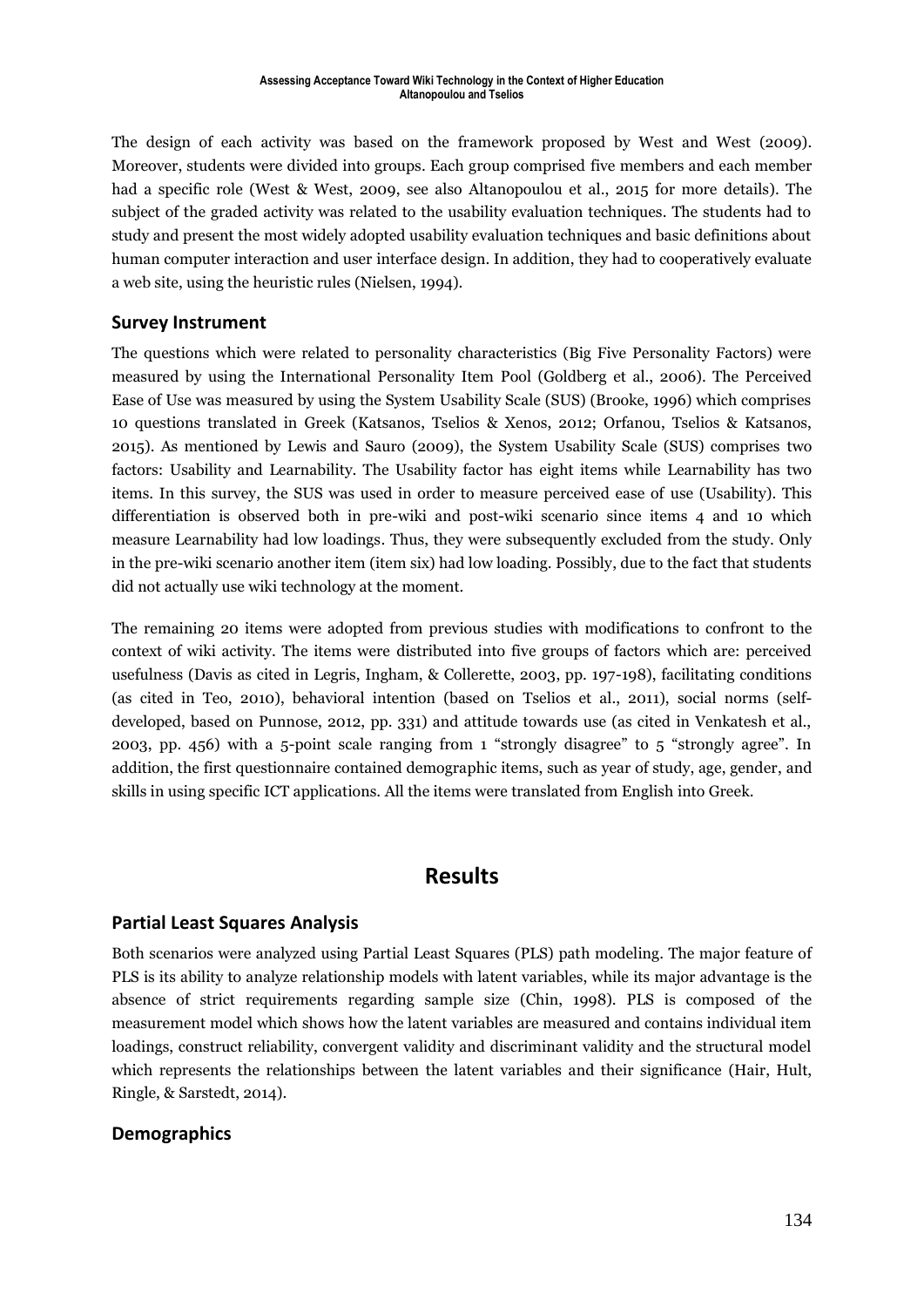A convenience sampling was applied. One hundred and six students were enrolled in the course. The total number of participants for the pre-wiki TAM scenario was 85 (84 female, 1 male, aged 18-33, with a mean age of 20.31). As for the post-wiki TAM scenario, a total number of 86 students (85 female, 1 male) participated, aged 18-33, with a mean age of 20.36 years.

#### **Pre-Wiki TAM Scenario**

**Measurement model.** The individual item loadings are presented in Table 1. Low values (lower than 0.6) were excluded of the study because an increase of composite reliability was found (Hair et al., 2014).

Table 1

*Individual Loadings*

| Item loadings    | Value | Item loadings    | Value |  |
|------------------|-------|------------------|-------|--|
| PU <sub>1</sub>  | 0.847 | SN1              | 0.888 |  |
| PU3              | 0.812 | SN2              | 0.870 |  |
| PU <sub>4</sub>  | 0.702 | SN3              | 0.874 |  |
| PU <sub>5</sub>  | 0.843 | FC <sub>1</sub>  | 0.818 |  |
| PEU <sub>1</sub> | 0.780 | FC <sub>2</sub>  | 0.804 |  |
| PEU <sub>2</sub> | 0.729 | FC3              | 0.779 |  |
| PEU <sub>3</sub> | 0.708 | FC <sub>4</sub>  | 0.670 |  |
| PEU <sub>5</sub> | 0.760 | ES <sub>2</sub>  | 0.670 |  |
| PEU7             | 0.676 | ES7              | 0.810 |  |
| PEU8             | 0.684 | ES8              | 0.658 |  |
| PEU <sub>9</sub> | 0.750 | CS <sub>1</sub>  | 0.690 |  |
| AT <sub>1</sub>  | 0.899 | CS <sub>2</sub>  | 0.627 |  |
| AT2              | 0.753 | CS <sub>4</sub>  | 0.635 |  |
| AT3              | 0.871 | CS <sub>5</sub>  | 0.641 |  |
| AT <sub>4</sub>  | 0.862 | CS <sub>7</sub>  | 0.677 |  |
| BI <sub>1</sub>  | 0.872 | CS8              | 0.705 |  |
| BI2              | 0.861 | CS <sub>9</sub>  | 0.807 |  |
| B <sub>13</sub>  | 0.777 | CS <sub>10</sub> | 0.757 |  |
| AG2              | 0.803 | EX3              | 0.633 |  |
| AG4              | 0.842 | EX4              | 0.741 |  |
| AG7              | 0.698 | EX8              | 0.879 |  |
| AG8              | 0.678 | OP <sub>2</sub>  | 0.889 |  |
| AG9              | 0.834 | OP <sub>4</sub>  | 0.800 |  |

*Note.* AG= agreeableness, AT= attitude towards use, BI= behavioral intention, CS= conscientiousness, ES= emotional stability, EX= extraversion, OP=openness, PU= perceived usefulness, PEU= perceived ease of use, SN= social norms, FC= facilitating conditions

Construct reliability has been assessed by using Cronbach's alpha and composite reliability (Roldán & Leal, 2003). Ideally, Cronbach's alpha should be greater than 0.7 (Nunnally & Bernstein, 1994). All values are over 0.7, except of extraversion (0.629), emotional stability (0.615) and openness (0.607, see Table 2) which were considered satisfactory since "Cronbach's alpha is sensitive to the number of items in the scale and generally tends to underestimate the internal consistency reliability" (Hair et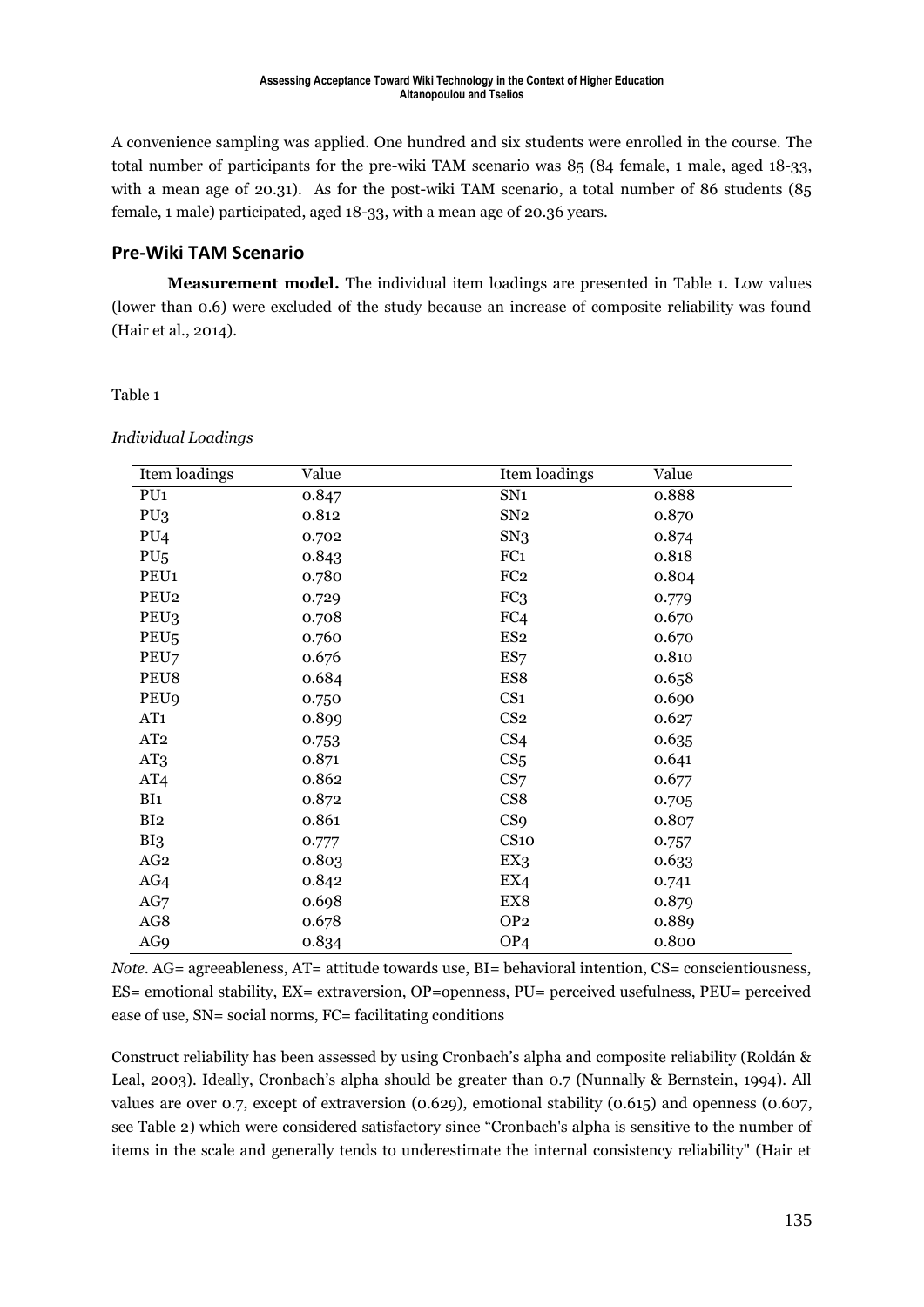al., 2014, p. 101). According to Hair et al. (2014, p. 124), composite reliability should be ranging over 0.708. To sum up, all constructs had produced values greater than 0.708.

Convergent validity was assessed in relation to values of the Average Variance Extracted (AVE). As proposed by Hair et al. (2014), AVE should be greater than 0.5. In terms of convergent validity, all items had produced values greater than 0.5 with the exception of conscientiousness (0.483).

#### Table 2

| Construct                           | Cronbach's<br>Alpha $(\alpha)$ | Composite<br>reliability | <b>AVE</b> |
|-------------------------------------|--------------------------------|--------------------------|------------|
| Agreeableness (AG)                  | 0.841                          | 0.881                    | 0.599      |
| Attitude towards Use (AT)           | 0.868                          | 0.911                    | 0.719      |
| Behavioral Intention (BI)           | 0.786                          | 0.876                    | 0.702      |
| Conscientiousness (CS)              | 0.851                          | 0.881                    | 0.483      |
| Extraversion (EX)                   | 0.629                          | 0.799                    | 0.574      |
| <b>Facilitating Conditions (FC)</b> | 0.776                          | 0.853                    | 0.593      |
| <b>Emotional Stability (ES)</b>     | 0.615                          | 0.758                    | 0.513      |
| Openness (OP)                       | 0.607                          | 0.833                    | 0.715      |
| Perceived Ease of Use (PEU)         | 0.856                          | 0.887                    | 0.530      |
| Perceived Usefulness (PU)           | 0.814                          | 0.879                    | 0.645      |
| Social Norms (SN)                   | 0.851                          | 0.909                    | 0.770      |

*Reliability and Convergent Validity*

The discriminant validity was assessed by Fornell and Larcker (1981) "criterion" and with the Heterotrait-Monotrait Ratio (HTMT, Henseler, Ringle, & Sarstedt, 2015). All the constructs for the Fornell and Larcker criterion had values ranging over 0.7, except of conscientiousness (see Table 3).

#### Table 3

*Discriminant Validity*

|           | AG    | AT       | BI       | $\mathbf{C}\mathbf{S}$ | EX       | FC       | ES    | <b>OP</b> | PEU   | PU    | SN    |
|-----------|-------|----------|----------|------------------------|----------|----------|-------|-----------|-------|-------|-------|
| AG        | 0.774 |          |          |                        |          |          |       |           |       |       |       |
| AT        | 0.072 | 0.848    |          |                        |          |          |       |           |       |       |       |
| BI        | 0.138 | 0.653    | 0.838    |                        |          |          |       |           |       |       |       |
| CS        | 0.212 | 0.236    | 0.224    | 0.695                  |          |          |       |           |       |       |       |
| EX        | 0.005 | $-0.095$ | $-0.195$ | $-0.184$               | 0.758    |          |       |           |       |       |       |
| FC        | 0.263 | 0.501    | 0.497    | 0.205                  | $-0.073$ | 0.770    |       |           |       |       |       |
| ES        | 0.066 | 0.253    | 0.208    | 0.144                  | $-0.023$ | 0.391    | 0.716 |           |       |       |       |
| <b>OP</b> | 0.010 | $-0.185$ | $-0.180$ | 0.114                  | 0.126    | $-0.081$ | 0.100 | 0.845     |       |       |       |
| PEU       | 0.200 | 0.620    | 0.604    | 0.212                  | $-0.260$ | 0.551    | 0.216 | $-0.192$  | 0.728 |       |       |
| PU        | 0.074 | 0.646    | 0.658    | 0.157                  | $-0.078$ | 0.534    | 0.177 | $-0.204$  | 0.704 | 0.803 |       |
| SN        | 0.079 | 0.581    | 0.709    | 0.065                  | $-0.011$ | 0.511    | 0.180 | 0.004     | 0.516 | 0.603 | 0.877 |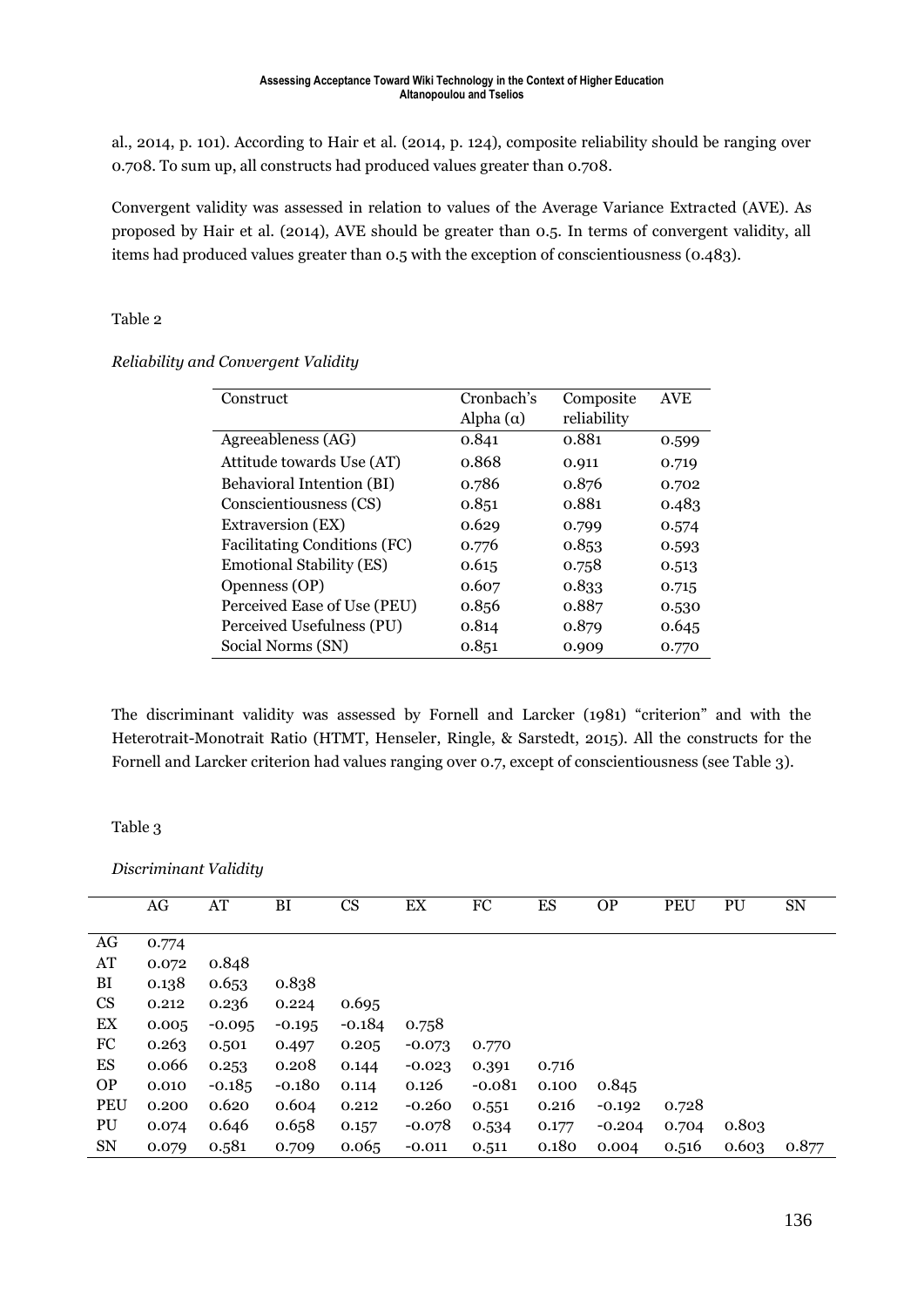As far as the Heterotrait- Monotrait Ratio (HTMT) is concerned all the values were ranging under 0.9 (Table 4). All the constructs had satisfactory values for the upper confidence interval in the bootstrapping results of the HTMT. Therefore, discriminant validity was established.

#### Table 4

#### *Discriminant Validity (HTMT)*

|           | AG    | AT    | BI    | CS    | EX    | FC    | ES    | <b>OP</b> | PEU   | PU    | <b>SN</b> |
|-----------|-------|-------|-------|-------|-------|-------|-------|-----------|-------|-------|-----------|
| AG        |       |       |       |       |       |       |       |           |       |       |           |
| AT        | 0.179 |       |       |       |       |       |       |           |       |       |           |
| ВI        | 0.266 | 0.783 |       |       |       |       |       |           |       |       |           |
| CS        | 0.261 | 0.270 | 0.246 |       |       |       |       |           |       |       |           |
| EX        | 0.152 | 0.175 | 0.266 | 0.364 |       |       |       |           |       |       |           |
| FC        | 0.307 | 0.592 | 0.621 | 0.235 | 0.166 |       |       |           |       |       |           |
| ES        | 0.174 | 0.340 | 0.233 | 0.416 | 0.304 | 0.524 |       |           |       |       |           |
| <b>OP</b> | 0.141 | 0.255 | 0.235 | 0.190 | 0.321 | 0.240 | 0.178 |           |       |       |           |
| PEU       | 0.225 | 0.664 | 0.672 | 0.247 | 0.359 | 0.593 | 0.317 | 0.271     |       |       |           |
| PU        | 0.158 | 0.761 | 0.823 | 0.214 | 0.176 | 0.635 | 0.234 | 0.282     | 0.784 |       |           |
| SN        | 0.117 | 0.671 | 0.866 | 0.173 | 0.058 | 0.633 | 0.187 | 0.222     | 0.541 | 0.724 |           |

**Structural model.** For the structural model, a bootstrapping technique was applied (500) resamples, Chin, 1998; Gefen, Straub, & Boudreau, 2000, p.27). This is a replacement technique in which 500 subsamples from the original data are picked and the model is estimated for each subsample (Hair et al., 2014). The examination of the t-values was based on a two-tail test with significance levels of  $p<0.05$ ,  $p<0.01$ , and  $p<0.001$ . Perceived ease of use is associated with a very strong significant relationship with perceived usefulness (H3 at p<0.001, Figure 2). The relationship between facilitating conditions and perceived ease of use, social norms and behavioral intention, and social norms and perceived usefulness were confirmed with high significance as well ( $p$ <0.001). In addition, the relationship between perceived ease of use and attitudes towards use had a positive correlation with significance at  $p<0.01$  level.

The relationship between perceived usefulness and behavioral intention, attitudes towards use and behavioral intention and perceived usefulness and attitudes towards use were confirmed with significance at p<0.05 level. Also, the relationship between extraversion and perceived ease of use has a significant correlation to the opposite direction at p<0.05 level. The relationship between social norms and attitudes towards use had a correlation at p=0.053< 0.1 level.

The relationship between facilitating conditions and attitudes towards use, emotional stability, and social norms and characteristics of agreeableness, conscientiousness, and openness with perceived ease of use did not have a significant correlation.

#### **Post-Wiki TAM Scenario**

**Measurement model.** The individual item loadings are presented in Table 5. Low values (lower than 0.6) were excluded from the study since an increase of composite reliability was found (Hair et al., 2014).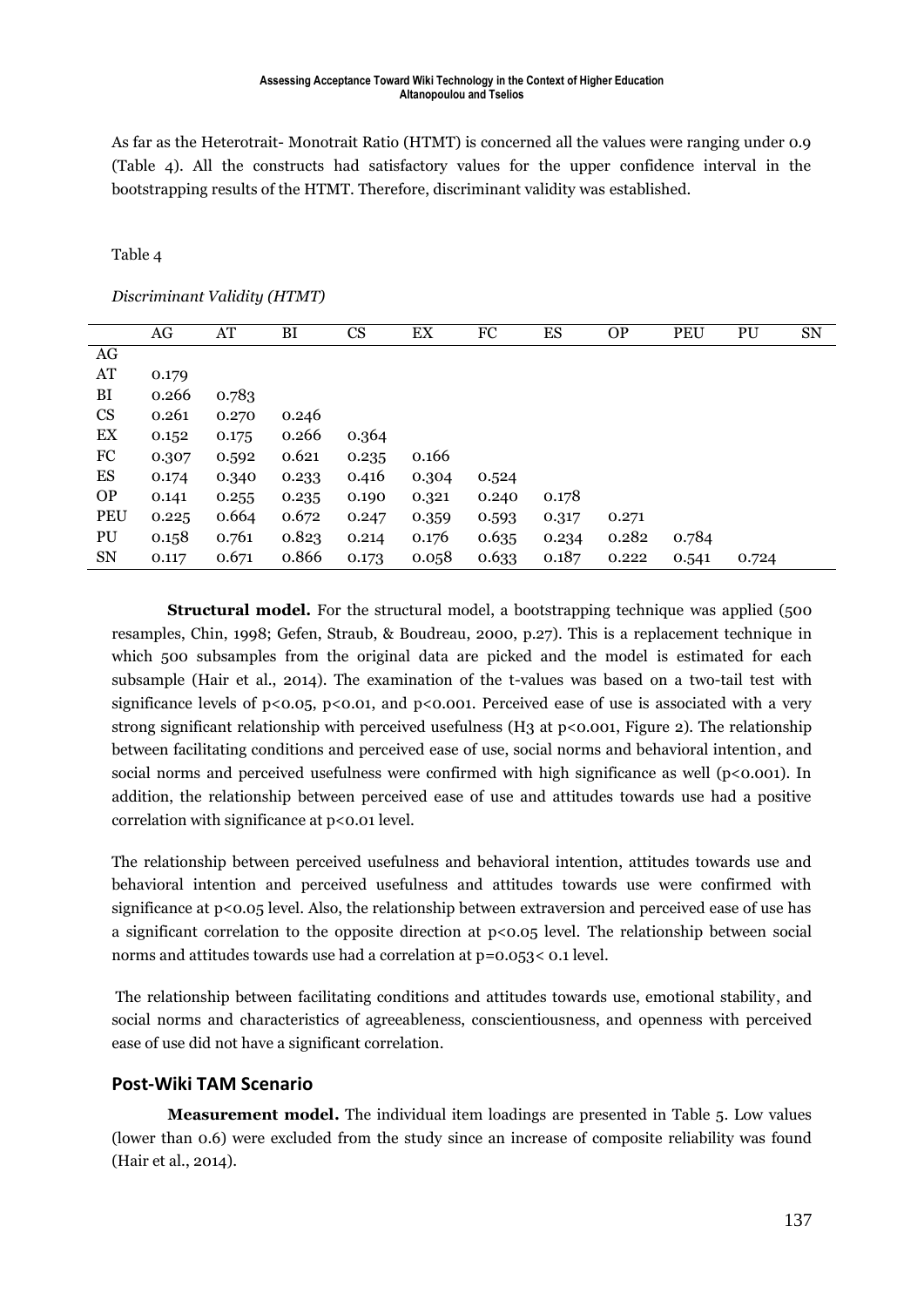Table 5

*Individual Loadings*

| <b>Item</b> loadings | Value | Item loadings    | Value |
|----------------------|-------|------------------|-------|
| PU1                  | 0.906 | SN2              | 0.935 |
| PU <sub>3</sub>      | 0.877 | SN3              | 0.904 |
| PU <sub>4</sub>      | 0.742 | FC <sub>1</sub>  | 0.826 |
| PU <sub>5</sub>      | 0.892 | FC <sub>2</sub>  | 0.879 |
| PEU1                 | 0.747 | FC3              | 0.735 |
| PEU <sub>2</sub>     | 0.785 | FC <sub>4</sub>  | 0.799 |
| PEU <sub>3</sub>     | 0.835 | ES <sub>5</sub>  | 0.693 |
| PEU <sub>5</sub>     | 0.675 | ES7              | 0.683 |
| PEU <sub>6</sub>     | 0.706 | ES8              | 0.691 |
| PEU7                 | 0.675 | ES <sub>9</sub>  | 0.718 |
| PEU8                 | 0.755 | CS <sub>2</sub>  | 0.771 |
| PEU <sub>9</sub>     | 0.761 | CS <sub>4</sub>  | 0.672 |
| AT1                  | 0.891 | CS7              | 0.682 |
| AT2                  | 0.849 | CS8              | 0.869 |
| AT3                  | 0.874 | EX1              | 0.732 |
| AT4                  | 0.917 | EX <sub>5</sub>  | 0.738 |
| BI1                  | 0.863 | EX7              | 0.877 |
| BI2                  | 0.835 | EX9              | 0.657 |
| BI3                  | 0.832 | OP <sub>3</sub>  | 0.755 |
| AG3                  | 0.851 | OP <sub>5</sub>  | 0.806 |
| AG4                  | 0.658 | OP7              | 0.606 |
| AG <sub>5</sub>      | 0.785 | OP8              | 0.604 |
| AG8                  | 0.663 | OP <sub>10</sub> | 0.820 |
| SN1                  | 0.887 |                  |       |

Regarding the construct reliability, it has been assessed in terms of Cronbach's alpha and composite reliability (Roldán & Leal, 2003). All values are ranging over 0.7, apart from emotional stability (0.656, Table 6), which is also considered adequate. As far as composite reliability is concerned, all constructs produced values greater than 0.708. In terms of convergent validity, all items produced values greater than 0.5 except for emotional stability (0.485) which was also considered satisfactory.

#### Table 6

|  | Reliability and Convergent Validity |  |
|--|-------------------------------------|--|
|  |                                     |  |

| Construct                           | Cronbach's       | Composite   | <b>AVE</b> |
|-------------------------------------|------------------|-------------|------------|
|                                     | Alpha $(\alpha)$ | reliability |            |
| Agreeableness (AG)                  | 0.760            | 0.830       | 0.553      |
| Attitude towards Use (AT)           | 0.906            | 0.934       | 0.780      |
| Behavioral Intention (BI)           | 0.798            | 0.881       | 0.712      |
| Conscientiousness (CS)              | 0.775            | 0.838       | 0.566      |
| Extraversion (EX)                   | 0.750            | 0.840       | 0.571      |
| <b>Facilitating Conditions (FC)</b> | 0.828            | 0.885       | 0.658      |
| <b>Emotional Stability (ES)</b>     | 0.656            | 0.790       | 0.485      |
| Openness (OP)                       | 0.766            | 0.844       | 0.525      |
| Perceived Ease of Use (PEU)         | 0.886            | 0.908       | 0.554      |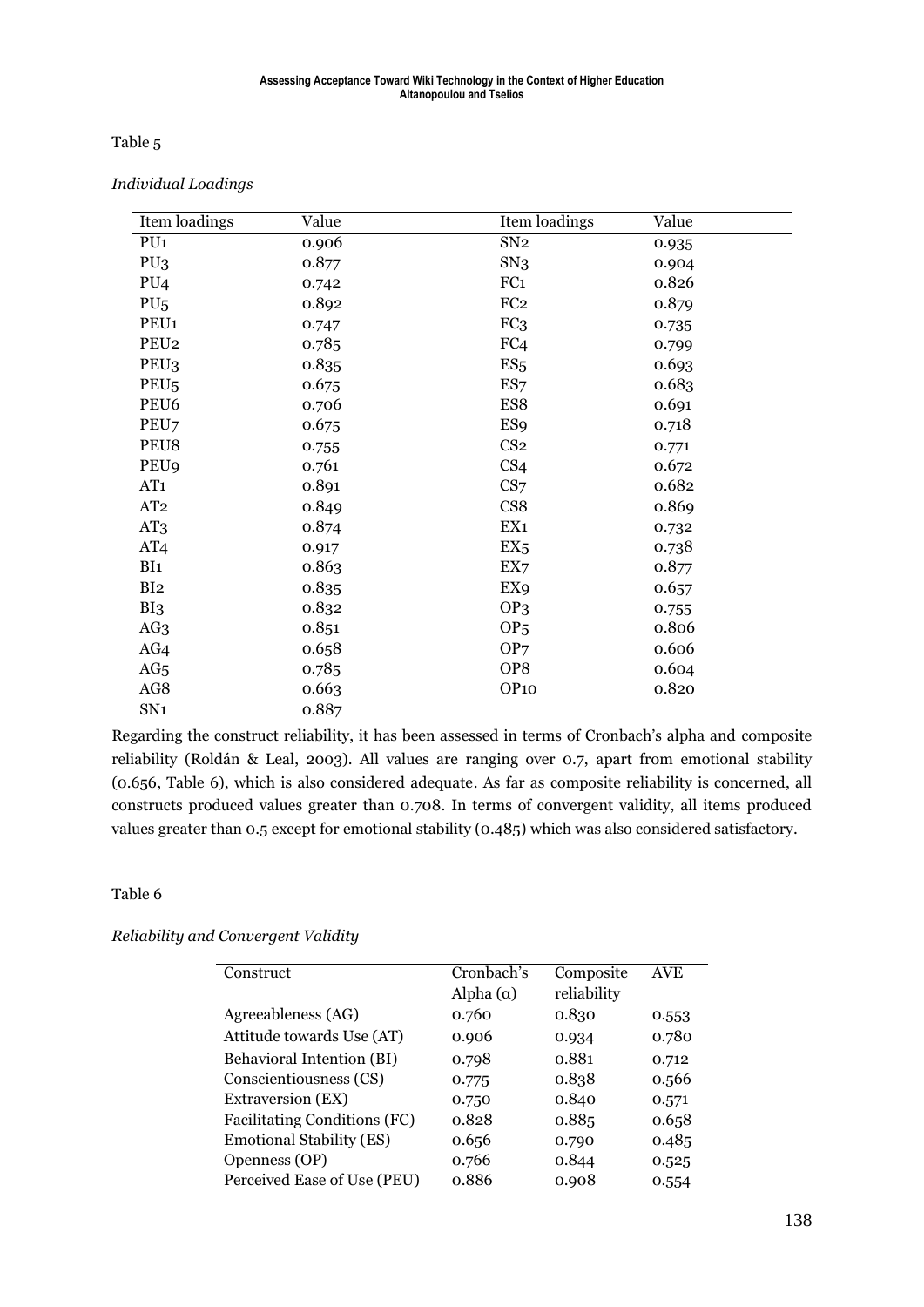| Perceived Usefulness (PU) | 0.878 | 0.917 | 0.734 |
|---------------------------|-------|-------|-------|
| Social Norms (SN)         | 0.895 | 0.934 | 0.826 |

The Fornell and Larcker (1981) criterion had satisfactory values for the post-wiki scenario (see Table 7).

#### Table 7

*Discriminant Validity*

|           | AG    | AT       | BI       | CS       | EX       | FC       | ES       | <b>OP</b> | <b>PEU</b> | PU    | SN    |
|-----------|-------|----------|----------|----------|----------|----------|----------|-----------|------------|-------|-------|
|           |       |          |          |          |          |          |          |           |            |       |       |
| AG        | 0.744 |          |          |          |          |          |          |           |            |       |       |
| AT        | 0.100 | 0.883    |          |          |          |          |          |           |            |       |       |
| BI        | 0.214 | 0.751    | 0.844    |          |          |          |          |           |            |       |       |
| CS        | 0.407 | 0.218    | 0.257    | 0.753    |          |          |          |           |            |       |       |
| EX        | 0.066 | $-0.119$ | $-0.191$ | $-0.179$ | 0.755    |          |          |           |            |       |       |
| FC        | 0.014 | 0.496    | 0.451    | 0.036    | $-0.111$ | 0.811    |          |           |            |       |       |
| ES        | 0.047 | 0.126    | 0.141    | 0.191    | 0.005    | $-0.050$ | 0.696    |           |            |       |       |
| <b>OP</b> | 0.081 | $-0.199$ | $-0.220$ | $-0.201$ | 0.503    | $-0.121$ | $-0.138$ | 0.724     |            |       |       |
| PEU       | 0.287 | 0.642    | 0.727    | 0.290    | $-0.310$ | 0.430    | 0.020    | $-0.297$  | 0.744      |       |       |
| PU        | 0.223 | 0.741    | 0.715    | 0.268    | $-0.164$ | 0.504    | 0.011    | $-0.246$  | 0.707      | 0.857 |       |
| SN        | 0.042 | 0.649    | 0.722    | 0.143    | $-0.076$ | 0.341    | 0.241    | $-0.189$  | 0.549      | 0.607 | 0.909 |

In the Heterotrait-Monotrait Ratio (HTMT) all the values were ranging below 0.9 (Table 8). All the constructs had satisfactory values for the upper confidence interval in the bootstrapping results for the HTMT. Consequently, discriminant validity was established.

#### Table 8

*Discriminant Validity (HTMT)*

|           | AG    | AT    | ВI    | CS    | EX    | FC    | ES    | <b>OP</b> | PEU   | PU    | <b>SN</b> |
|-----------|-------|-------|-------|-------|-------|-------|-------|-----------|-------|-------|-----------|
| AG        |       |       |       |       |       |       |       |           |       |       |           |
| AT        | 0.180 |       |       |       |       |       |       |           |       |       |           |
| BI        | 0.276 | 0.880 |       |       |       |       |       |           |       |       |           |
| CS        | 0.392 | 0.265 | 0.278 |       |       |       |       |           |       |       |           |
| EX        | 0.255 | 0.148 | 0.243 | 0.207 |       |       |       |           |       |       |           |
| FC        | 0.224 | 0.554 | 0.539 | 0.119 | 0.169 |       |       |           |       |       |           |
| ES        | 0.165 | 0.223 | 0.226 | 0.328 | 0.172 | 0.188 |       |           |       |       |           |
| <b>OP</b> | 0.213 | 0.249 | 0.277 | 0.347 | 0.677 | 0.181 | 0.294 |           |       |       |           |
| PEU       | 0.387 | 0.678 | 0.819 | 0.276 | 0.358 | 0.459 | 0.185 | 0.348     |       |       |           |
| PU        | 0.246 | 0.826 | 0.840 | 0.272 | 0.201 | 0.581 | 0.095 | 0.305     | 0.749 |       |           |
| <b>SN</b> | 0.150 | 0.718 | 0.846 | 0.151 | 0.169 | 0.377 | 0.304 | 0.226     | 0.577 | 0.678 |           |

**Structural model.** Results for the structural model are presented in Figure 3. The majority of the hypotheses was confirmed. Specifically, the perceived ease of use is associated with a very strong significant relationship with perceived usefulness (H3 at  $p$ <0.001). The relationship between facilitating conditions and perceived ease of use and social norms and behavioral intention were validated with high importance as well (p<0.001).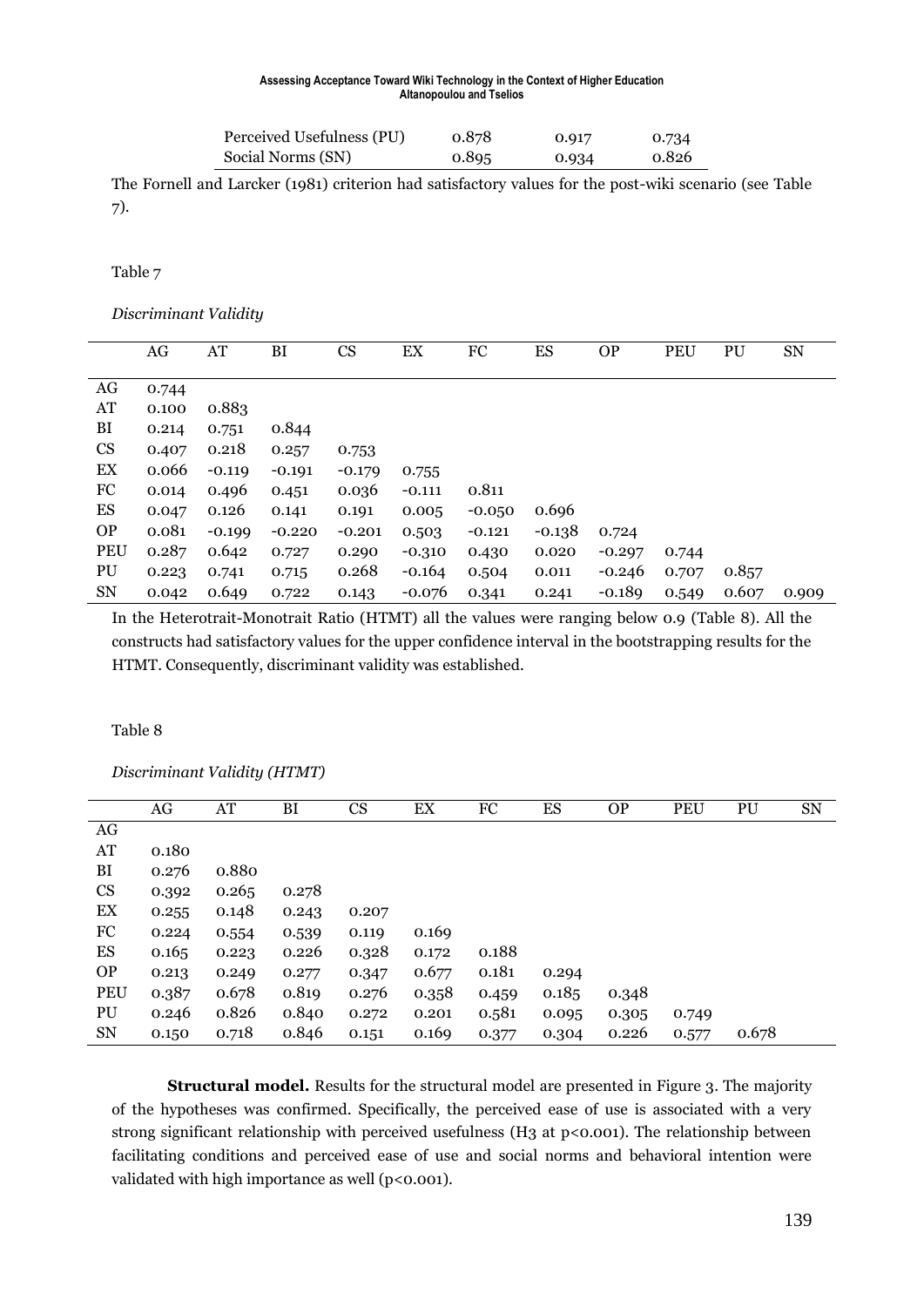The relationships between social norms and perceived usefulness, attitudes towards use and behavioral intention, and perceived usefulness and attitudes towards use, were demonstrated (p<0.01). The relationships between agreeableness and perceived ease of use, facilitating conditions and attitudes towards use, social norms and attitude towards use, perceived usefulness and behavioral intention, and emotional stability and social norms, were verified  $(p<0.05)$ . Also, the relationship between extraversion and perceived ease of use has a significant negative correlation ( $p < 0.05$ ). The relationships between perceived ease of use and attitude towards use and characteristics of conscientiousness and openness with perceived ease of use, were not confirmed.



*Figure 2.* Structural Model (pre-wiki scenario). *Notes.* \*p < 0.05, \*\*p < 0.01, \*\*\* p < 0.001

Black arrows indicate a significant path, grey arrows indicate a non-significant path, dotted arrows indicate a negative path, and solid arrows indicate a positive path.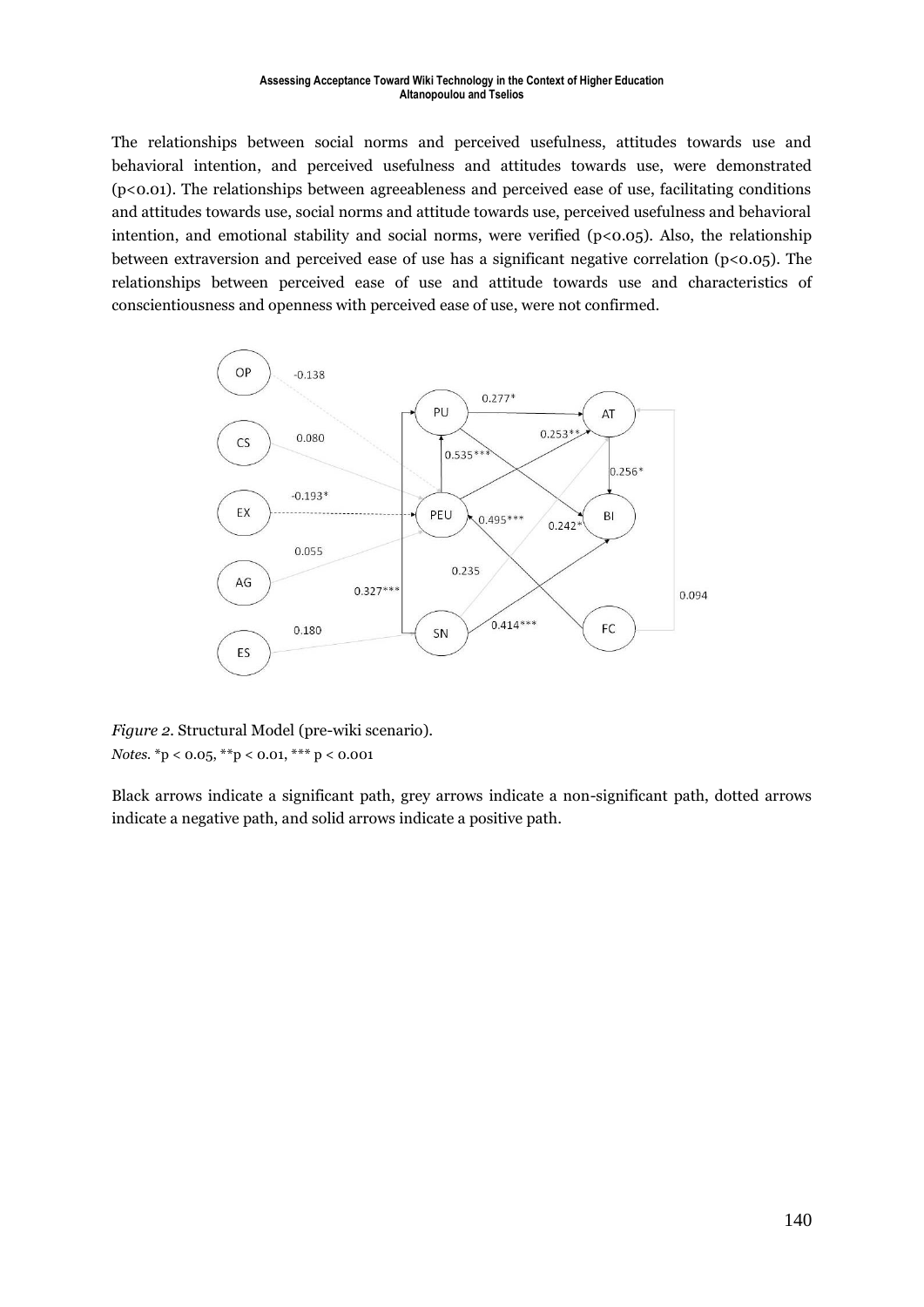

*Figure 3.* Structural Model (post-wiki scenario).

## **Comparative Analysis**

Some similarities and some differences have been emerged between the scenarios. For the convergent validity, the AVE of conscientiousness for the pre-wiki scenario produced a low value, whereas for the post scenario emotional stability, produced a low value. However, the results for discriminant validity are considered satisfactory in both scenarios. As far as the structural model is concerned, observations were deduced in relation to the similarities and differences which came up from the results obtained from the two scenarios (see Figures 2, 3, and Table 9).

Table 9

*Comparative Analysis*

|                |               | Original sample |              | t-statistics |       | P value |       | <b>Supported</b> |            |
|----------------|---------------|-----------------|--------------|--------------|-------|---------|-------|------------------|------------|
|                |               | Pre-            | <b>Post-</b> | Pre-         | Post- | Pre-    | Post- | Pre-             | Post-      |
|                |               | wiki            | wiki         | wiki         | wiki  | wiki    | wiki  | wiki             | wiki       |
| $\mathbf{1}$   | PU-BI         | 0.242           | 0.251        | 2.235        | 2.546 | 0.026   | 0.011 | <b>Yes</b>       | <b>Yes</b> |
| $\overline{2}$ | PU-AT         | 0.277           | 0.396        | 2.361        | 2.634 | 0.019   | 0.009 | Yes              | <b>Yes</b> |
| 3              | PEU-PU        | 0.535           | 0.535        | 6.247        | 6.490 | 0.000   | 0.000 | <b>Yes</b>       | <b>Yes</b> |
| $\overline{4}$ | PEU-AT        | 0.253           | 0.150        | 2.580        | 1.302 | 0.010   | 0.193 | <b>Yes</b>       | No         |
| 5              | $AT-BI$       | 0.256           | 0.335        | 2.424        | 3.116 | 0.016   | 0.002 | Yes              | <b>Yes</b> |
| 6              | <b>FC-PEU</b> | 0.495           | 0.383        | 5.581        | 5.325 | 0.000   | 0.000 | <b>Yes</b>       | <b>Yes</b> |
| 7              | FC-AT         | 0.094           | 0.138        | 0.828        | 2.085 | 0.408   | 0.038 | N <sub>0</sub>   | <b>Yes</b> |
| 8              | <b>SN-PU</b>  | 0.327           | 0.314        | 5.073        | 3.026 | 0.000   | 0.003 | Yes              | <b>Yes</b> |
| 9              | SN-AT         | 0.235           | 0.280        | 1.940        | 2.255 | 0.053   | 0.025 | N <sub>0</sub>   | <b>Yes</b> |
| 10             | $SN-BI$       | 0.414           | 0.355        | 4.630        | 4.275 | 0.000   | 0.000 | <b>Yes</b>       | <b>Yes</b> |
| 11             | <b>OP-PEU</b> | $-0.138$        | $-0.157$     | 1.331        | 1.362 | 0.184   | 0.174 | N <sub>0</sub>   | No         |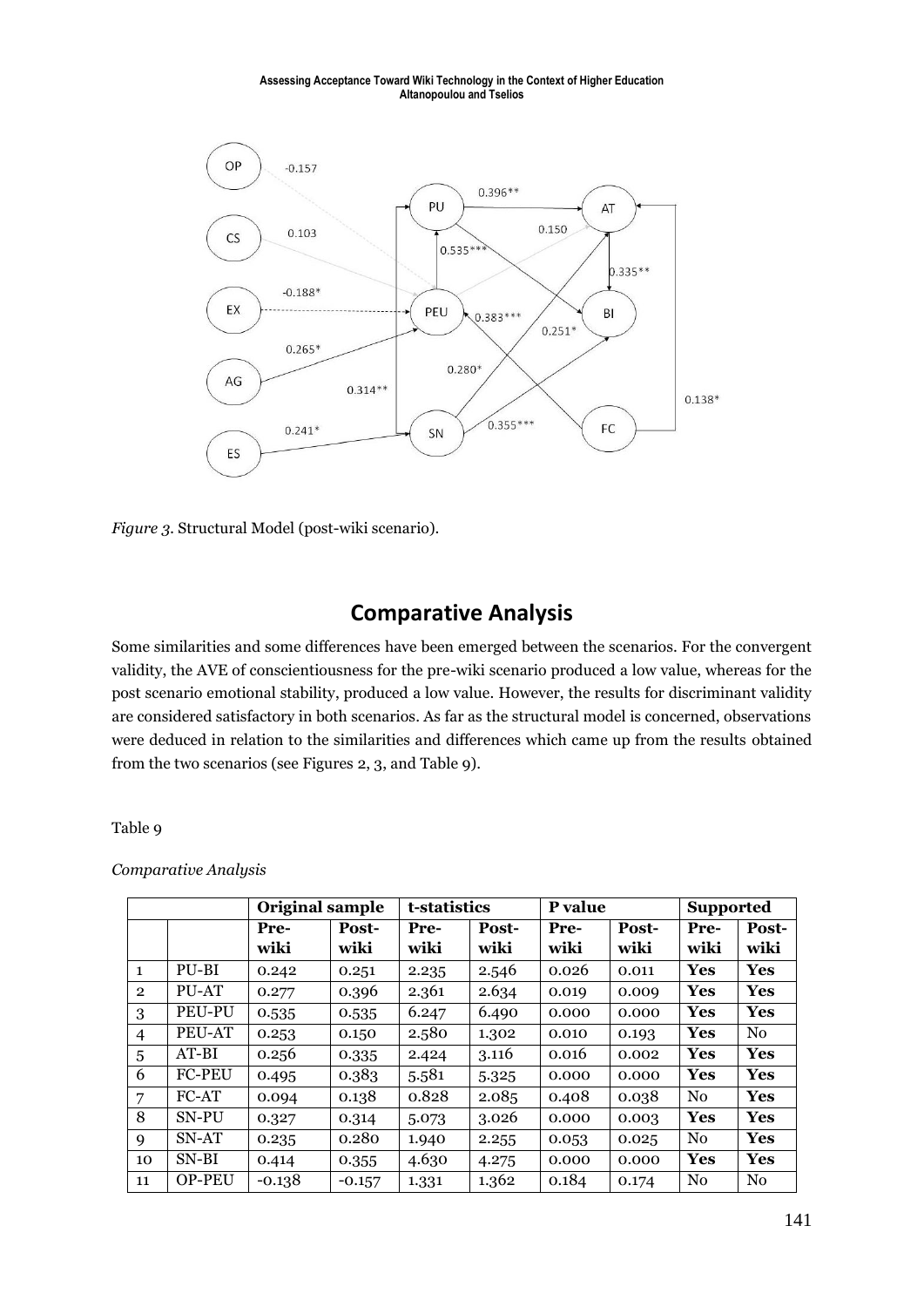**Assessing Acceptance Toward Wiki Technology in the Context of Higher Education Altanopoulou and Tselios**

| 12 | CS-PEU        | 0.080    | 0.103    | 0.741 | 1.005 | 0.459 | 0.315 | No       | N <sub>0</sub> |
|----|---------------|----------|----------|-------|-------|-------|-------|----------|----------------|
| 13 | <b>EX-PEU</b> | $-0.193$ | $-0.188$ | 2.123 | 2.033 | 0.034 | 0.043 | No       | No             |
| 14 | <b>AG-PEU</b> | 0.055    | 0.265    | 0.748 | 2.488 | 0.455 | 0.013 | $\rm No$ | <b>Yes</b>     |
| 15 | ES-SN         | 0.180    | 0.241    | 0.917 | 2.396 | 0.359 | 0.017 | No       | <b>Yes</b>     |

All in all, 8 out of the 15 hypotheses were confirmed for the pre-wiki scenario and 11 out of 15 for the post-wiki scenario (Table 9). For both scenarios perceived usefulness had a significantly positive effect on wiki behavioral intention and on students' wiki attitude (H1: pre- and post-wiki p< 0.05; H2: prewiki p<0.05, post-wiki p< 0.01). Perceived ease of use had a significantly positive effect on perceived usefulness for both scenarios (H3: pre- and post-wiki p<0.001), whereas perceived ease of use had a significantly positive effect on students' wiki attitude only in the pre-wiki scenario (H4: pre-wiki p<0.01, post-wiki, ns). Students' wiki attitude had a significantly positive effect on wiki behavioral intention for both scenarios (H5: pre-wiki p<0.05, post-wiki p<0.01). Such a finding stresses the ascertainment that if students have an overall positive view of the system, then in turn they intent to use it.

Facilitating conditions had a significantly positive effect on perceived ease of use for both scenarios (H6: pre- and post-wiki  $p < 0.001$ ) but a significantly positive effect on students' wiki attitude was found only in post-wiki scenario (H7: pre-wiki ns, post-wiki, p<0.05). Social norms had a significantly positive effect on perceived usefulness (H8: pre-wiki p<0.001, post-wiki, p<0.01) and on wiki behavioral intention for both scenarios (H10: pre- and post-wiki, p<0.001), but a significantly positive effect on students' wiki attitude was found in post-wiki scenario (H9: pre-wiki ns, post-wiki, p<0.05). Openness to experience and conscientiousness had not a significantly positive effect on perceived ease of use (H11, H12) and these two hypotheses were not supported for both scenarios. Moreover, extraversion had a significantly negative effect on perceived ease of use (H13: pre- and post-wiki p<0.05). Agreeableness had a significantly positive effect on perceived ease of use only in post-wiki scenario (H14: pre-wiki ns, post-wiki p<0.05). Finally, emotional stability had a significantly positive effect on social norms only in post-wiki scenario (H15: pre-wiki ns, post-wiki p<0.05).

In terms of predictive strength, the pre-wiki scenario gave a value of 0.621 for the  $\mathbb{R}^2$  of behavioral intention and for the post-wiki scenario,  $R<sup>2</sup>$  was found to be 0.688, thus explaining 68.8% of the variance in behavioral intention. The remaining R-squared values for the other constructs are shown in Table 10.

#### Table 10

| Construct                   | R <sup>2</sup> Pre-Wiki | R <sup>2</sup> Post-Wiki |
|-----------------------------|-------------------------|--------------------------|
| Behavioral Intention (BI)   | 0.621                   | 0.688                    |
| Perceived Usefulness (PU)   | 0.573                   | 0.569                    |
| Perceived Ease of Use (PEU) | 0.377                   | 0.375                    |
| Attitude towards Use (AT)   | 0.519                   | 0.639                    |
| Social Norms (SN)           | 0.032                   | 0.058                    |

*R-Squared Values for Both Scenarios*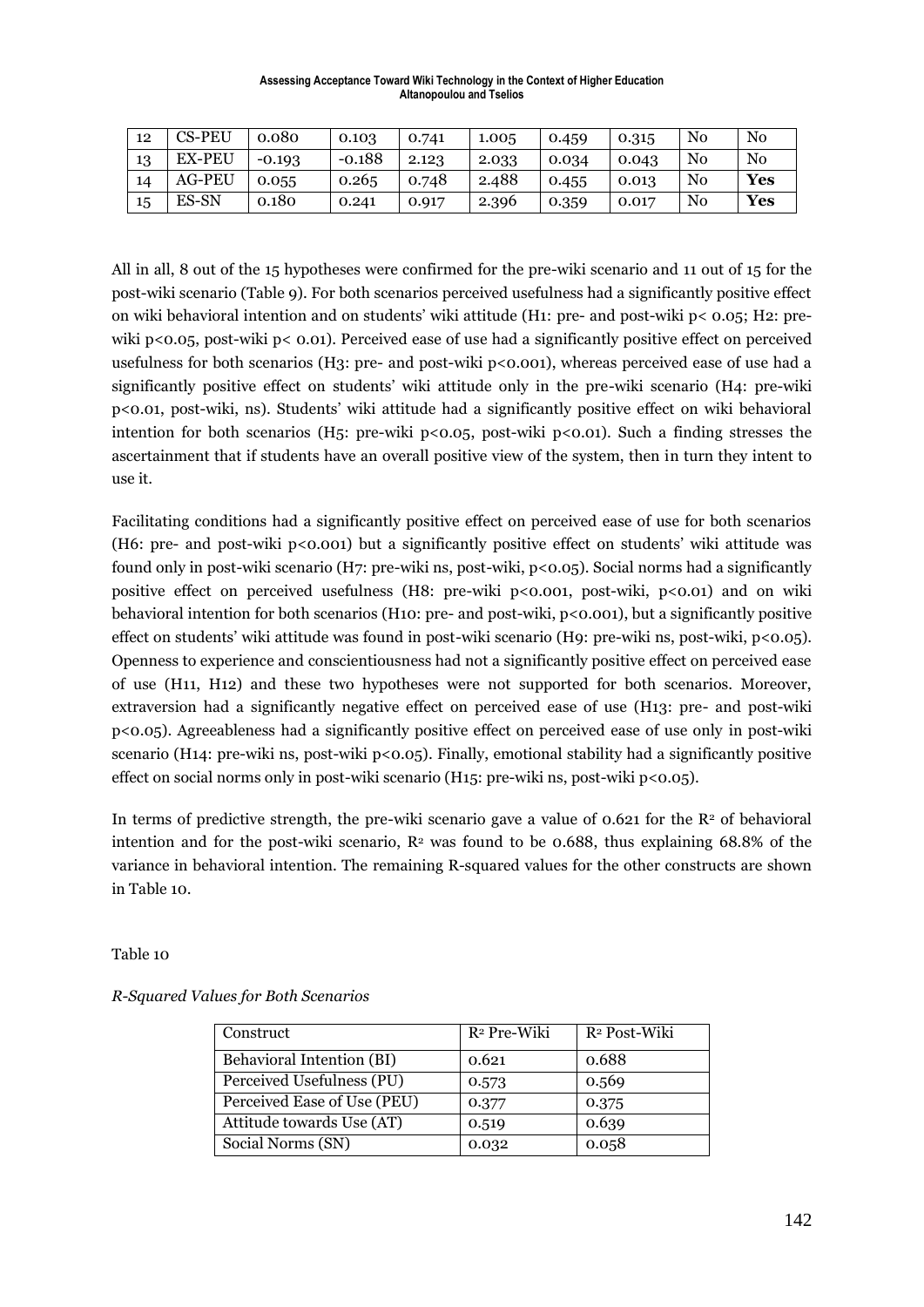## **Discussion**

This paper reports wiki acceptance before and after actual use in the context of an organized activity given to students of an Educational Department. Contrary to other related studies this study extended TAM by including factors such as facilitating conditions, social norms and the Big Five personality characteristics. Moreover, SUS has been adopted which is considered the most appropriate questionnaire to measure perceived ease of use (Brooke 1996, Orfanou et al., 2015).

Most of the relationships were confirmed. In line with other studies, the relationship between perceived ease of use and perceived usefulness was of the highest magnitude (Daskalakis & Tselios, 2011; Punnoose, 2012; Rosen & Kluemper, 2008; Teo & Van Schaik, 2009). Thus, if a student perceives wikis as usable, it would be more likely to find it useful too. Furthermore, perceived usefulness and attitudes towards use had a significant effect on behavioral intention, thus increasing the adoption probability by the students. Also, perceived usefulness influenced attitudes towards use, but perceived ease of use influenced attitudes towards use only in the pre-wiki scenario.

In addition, the relationship between facilitating conditions and perceived ease of use was string, which is aligned with outcomes of other researchers (Teo & Van Schaik, 2009). Thus, facilitating conditions influence the perceived wikis' usability. In a similar vein, facilitating conditions influence attitudes towards use only in the post-wiki scenario. The effect of social norms on perceived usefulness was very important, in accordance with Punnoose's study (2012). Moreover, social norms influenced behavioral intention significantly, similarly to a study by Iglesias-Pradas et al. (2015) but contrary to another (Teo & Van Schaik, 2009). However, social norms influenced students' attitudes towards use only in the post-wiki scenario. Specifically, students' social environment influences perceived usefulness, behavioral intention, and attitudes regarding the use of wikis.

As far as the personality characteristics are concerned, agreeableness influenced perceived ease of use in the post-wiki scenario. This means that wiki adoption could be more beneficial for agreeable individuals. This result confirms evidence reported by Terzis et al., (2012). Also, in the post-wiki scenario emotional stability influenced social norms. Thus, emotionally stable individuals are expected to widespread positive attitudes towards wiki adoption (Punnoose, 2012). Extraversion had a significantly negative correlation with perceived ease of use. This contrasts other studies (Punnoose, 2012; Rosen & Kluemper, 2008) where a significant but positive correlation between these two variables emerges. Since negative correlation has been reported between academic performance and extraversion (Altanopoulou & Tselios, 2015) but positive between ease of use and academic performance (Al-Rahmi, Othman, & Musa, 2014) this could constitute an early sign of poor performance in wiki-mediated activities for extroverts.

In only two cases a statistically significant association was not established both in pre-wiki scenario and post-wiki scenario: between (a) conscientiousness and perceived ease of use, and (b) openness and perceived ease of use. This was also reported by Barnett, Pearson, Pearson, and Kellermanns (2015).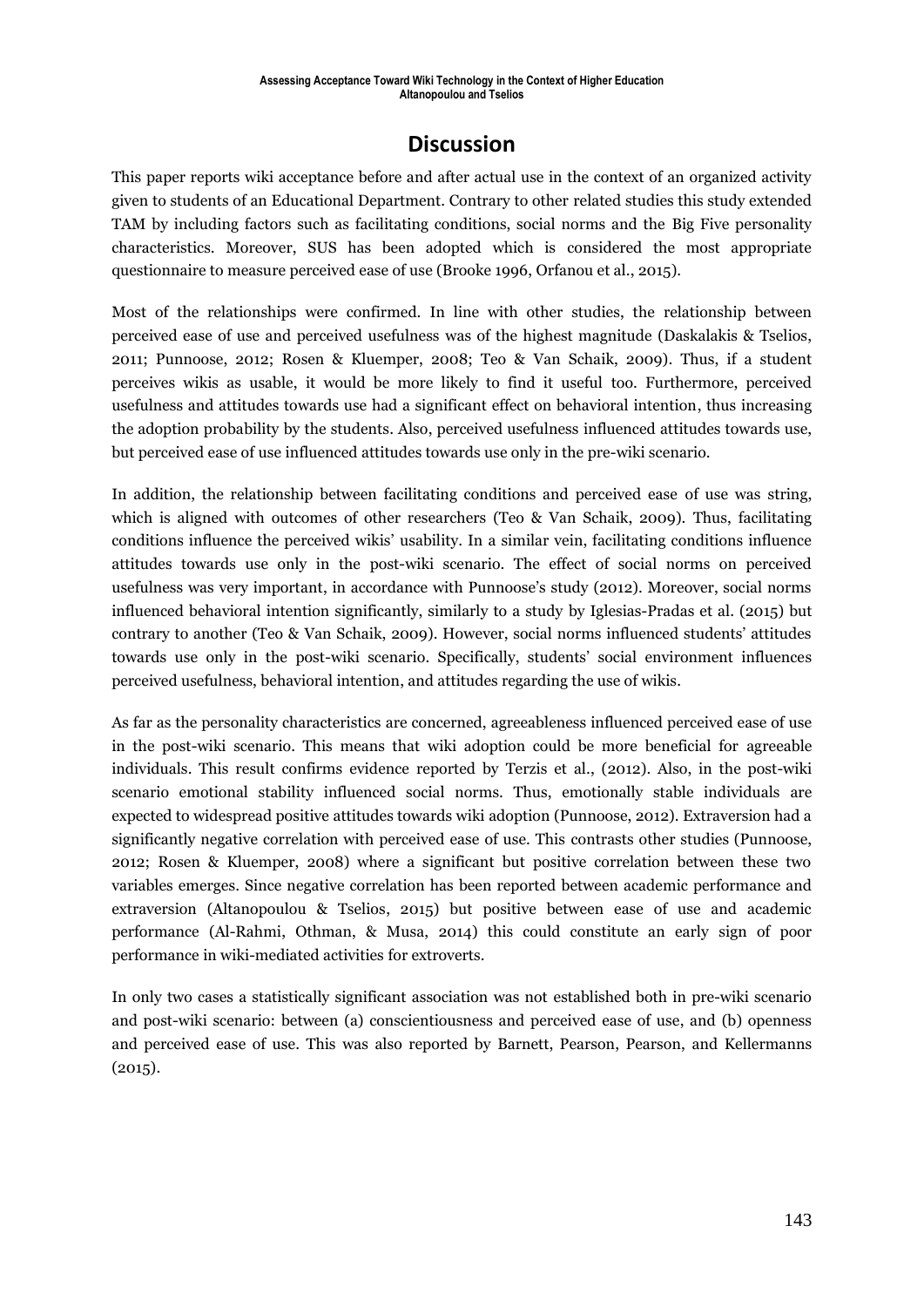## **Conclusion**

The aim of this study is to investigate the factors which influence the behavior of students towards the use of wikis as well as any differences before and after the completion of the wiki activity. The analysis indicated that 8/15 and 11/15 hypotheses were confirmed for the pre-wiki and post-wiki scenario, respectively. The model explains about 68.8% of the variance of behavioral intention to use wikis for the post-wiki scenario, which is significantly higher than the original TAM (Legris et al., 2003).

Findings from such studies could shed light on the investigation of the factors influencing educational technology acceptance in general and wikis in particular. Consideration of these factors could lead to more engaging wiki mediated activities, which, in turn, is expected to increase students' adoption and increased educational outcomes. Taking into consideration the post-wiki scenario, there are some useful implications for educators regarding the factors that increase wikis' acceptance. Firstly, in order to raise students' intention to use wikis, teachers should increase students' perceptions that wikis are useful for studying and create positive attitudes towards use and positive perceptions among important individuals.

Educators should aim to increase students' perceptions that wikis are easy to use, useful and communicate positive attitudes towards use. Specifically, teachers should provide facilitating conditions when they apply wiki-mediated activities because these significantly affect wikis' perceived usability. Also, teachers should increase perceptions that wikis are easy to use and positive perceptions among important individuals because these significantly affect wikis' perceived usefulness. Teachers should increase their perceptions that wikis are useful for studying, to positively influence students' attitudes towards wiki use. Towards this end, positive perceptions among important individuals and facilitating conditions are also expected to improve students' attitudes.

Furthermore, since wiki activities are collaborative, information about personality characteristics could provide useful insight to form more effective and compatible groups to increase students' perceived ease of use and positive perceptions among important individuals. Specifically, it is suggested that an effective group should not comprise too many students with high degree of extraversion because they tend to perceive that wikis are not easy to use. Moreover, students with high degree of agreeableness and emotional stability should be evenly distributed across the groups, since they tend to perceive that wikis are easy to use and tend to shift norms towards more positive attitudes towards them, respectively.

The current study is not without limitations. The compulsory nature of the activity, which was the last in the context of the course, may have influenced the perceptions of students. Also, since the wiki technology enables but also requires cooperation, it is quite possible ineffective collaboration to influence the opinions of students in post-wiki scenario. Finally, the sample of students comprised women, who enrolled in an Educational Science department.

Further studies, involving additional factors such as self-efficacy, actual use and tutor perceived quality, could be conducted in order to investigate the factors which influence the behavioral intention to use wiki technology. Moreover, there is a need of more balanced samples by including more male students of different ages and in different educational settings. Also, it will be of great interest to closely examine students' interactions while they use wiki technology and how these interactions affect students' attitudes and intention to use this technology in the future (Kotsiantis, Tselios,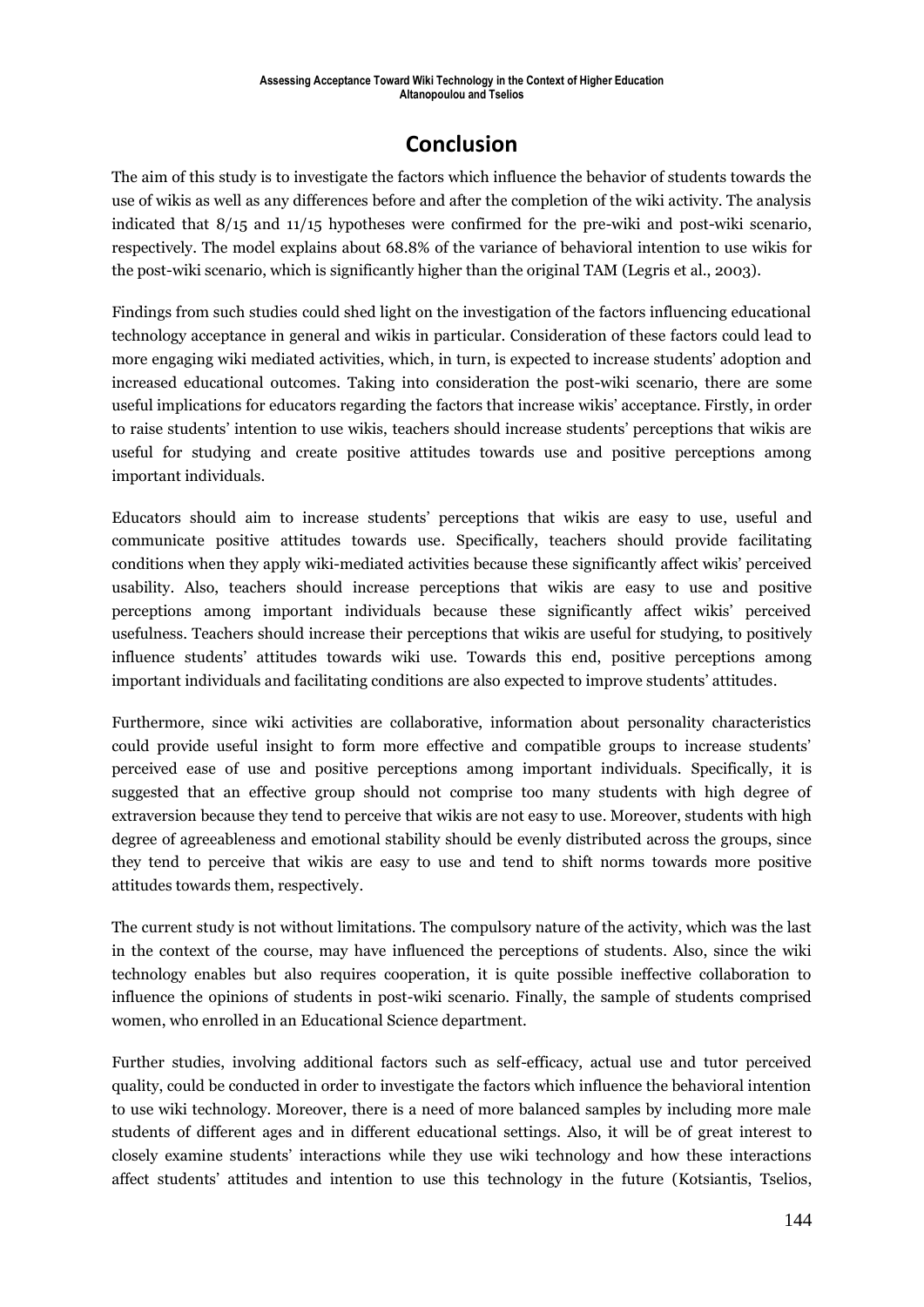Filippidi, & Komis, 2013; Lee, Cho, Gay, Davidson, & Ingraffea, 2003). In addition, future studies will include questions to measure students' collaboration satisfaction.

## References

Ajzen, I., & Fishbein, M. (1980). *A theory of reasoned action*. Englewood Cliffs, NJ: Prentice-Hall.

- Al-Rahmi, W. M., Othman, M. S., & Musa, M. A. (2014). The improvement of students' academic performance by using social media through collaborative learning in Malaysian higher education. *Asian Social Science*, *10*(8), 210-221.
- Altanopoulou, P., Katsanos, C., & Tselios, N. (2014). Effectiveness of wiki-based learning in higher education. In P. Karagiannidis, P. Politis, & I. Karasavvidis, (Eds.). Research on e-Learning and ICT in Education: Technological, Pedagogical and Instructional Perspectives*,* (pp. 137- 147). New York: Springer.
- Altanopoulou, P., & Tselios, N. (2015, November). How does personality affect wiki-mediated learning? In Proceedings of the IEEE International Conference on Interactive Mobile Communication Technologies and Learning (IMCL), Thessaloniki, 19–20 November 2015 (pp. 16-18).
- Altanopoulou, P., Tselios, N., Katsanos, C., Georgoutsou, M., & Panagiotaki, M. A. (2015). Wikimediated activities in higher education: Evidence-based analysis of learning effectiveness across three studies. *Journal of Educational Technology & Society, 18*(4), 511-522.
- Barnett, T., Pearson, A. W., Pearson, R., & Kellermanns, F. W. (2015). Five-factor model personality traits as predictors of perceived and actual usage of technology. *European Journal of Information Systems*, *24*(4), 374-390.
- Barrick, M. R., & Mount, M. K. (1991). The big five personality dimensions and job performance: a meta‐analysis. *Personnel Psychology, 44*(1), 1-26.
- Ben-Zvi, D. (2007). Using wiki to promote collaborative learning in statistics education. *Technology Innovations in Statistics Education*, *1*(1), 1-18.
- Brooke, J. (1996). SUS: A "quick and dirty" usability scale. In P. W. Jordan, B. Thomas, B. A. Weerdmeester, & I. L. McClelland (Eds.), *Usability evaluation in industry* (pp. 189–194). London: Taylor & Francis.
- Chin, W. W. (1998). The partial least squares approach for structural equation modeling. In G. A. Marcoulides (Ed.), *Modern methods for business research* (pp. 295-358). Mahwah, NJ: Lawrence Erlbaum Associates.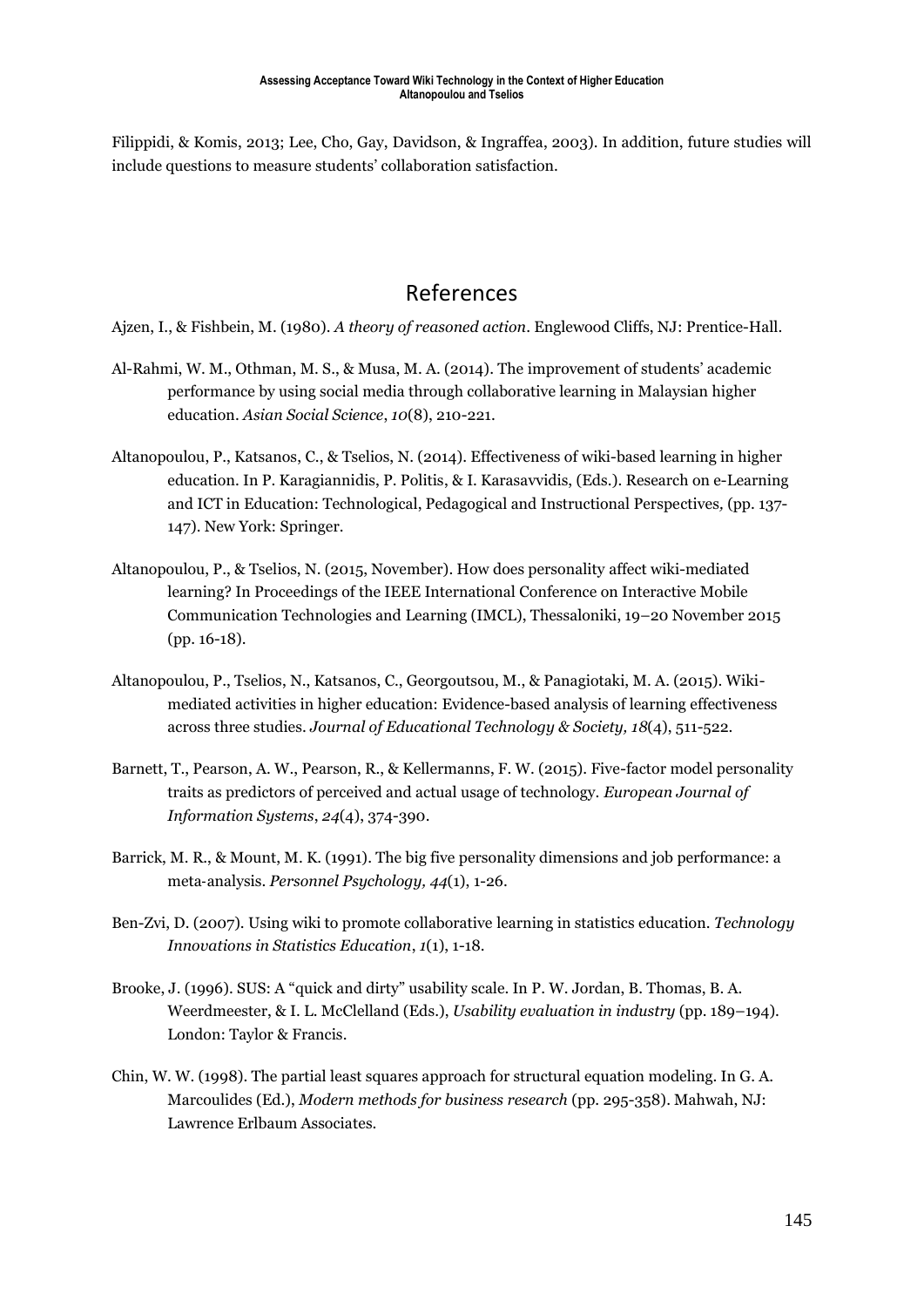- Davis, F. D. (1989). Perceived usefulness, perceived ease of use, and user acceptance of information technology. *MIS Quarterly, 13*(3), 319–340.
- Daskalakis, S., & Tselios, N. (2011). Evaluating e-learning initiatives: A literature review on methods and research frameworks. *International Journal of Web-Based Learning and Teaching Technologies* (IJWLTT), *6*(1), 35-51.
- Devaraj, S., Easley, R. F., & Crant, J. M. (2008). Research note-how does personality matter? Relating the five-factor model to technology acceptance and use. *Information Systems Research, 19*(1), 93-105.
- Fornell, C., & Larcker, D. F. (1981). Evaluating structural equation models with unobservable variables and measurement error. *Journal of marketing research*, *18*, 39-50.
- Gefen, D., Straub, D.W., & Boudreau, M.C. (2000). Structural equation modeling and regression: Guidelines for research practice. *Communications of the Association for Information Systems, 4*(7), 1-79.
- Goldberg, L. R., Johnson, J. A., Eber, H. W., Hogan, R., Ashton, M. C., Cloninger, C. R., & Gough, H. C. (2006). The international personality item pool and the future of public-domain personality measures. *Journal of Research in Personality*, *40*(1), 84-96.
- Hair, J. F., Hult, G. T. M., Ringle, C. M., & Sarstedt, M. (2014). *A primer on partial least squares structural equation modeling.* Thousand Oaks: Sage.
- Henseler, J., Ringle, C. M., & Sarstedt, M. (2015). A new criterion for assessing discriminant validity in variance-based structural equation modeling. *Journal of the Academy of Marketing Science, 43*(1), 115-135.
- Hsu, H. H. (2013). The acceptance of Moodle: An empirical study based on UTAUT. *Creative Education*, *3*(8), 44.
- Iglesias-Pradas, S., Hernández-García, Á., & Fernández-Cardador, P. (2015). Social factors influences on corporate wiki acceptance and use. *Journal of Business Research, 68*(7), 1481-1487.
- Katsanos, C., Tselios, N., & Xenos, M. (2012). *Perceived usability evaluation of learning management systems: a first step towards standardization of the System Usability Scale in Greek.* In 2012 16th Panhellenic Conference on Informatics (PCI) (pp. 302–307).
- Kear, K., Donelan, H., & Williams, J. (2014). Using wikis for online group projects: Student and tutor perspectives. *The International Review of Research in Open and Distributed Learning*, *15*(4).
- Kotsiantis, S., Tselios, N., Filippidi, A., & Komis, V. (2013). Using Learning Analytics to identify successful learners in a blended learning course [Special issue]. *Journal of Technology Enhanced Learning*, *5*(2), 133-150.
- Lee, J. S., Cho, H., Gay, G., Davidson, B., & Ingraffea, A. R. (2003). Technology acceptance and social networking in distance learning. *Educational Technology & Society, 6*(2), 50-61.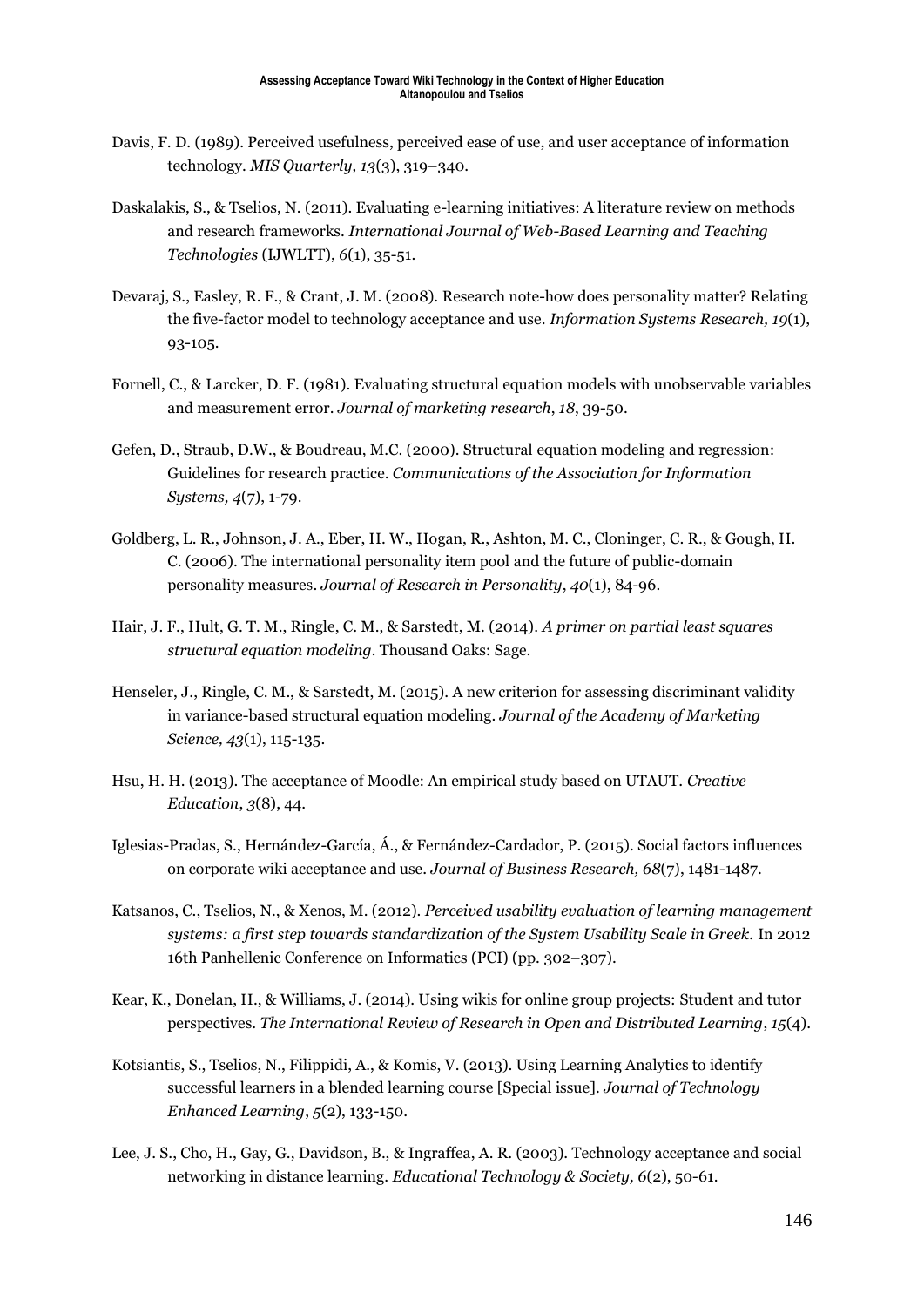- Legris, P., Ingham, J., & Collerette P. (2003). Why do people use information technology? A critical review of the technology acceptance model. *Information and Management, 40*(3), 191-204.
- Lewis, J. R., & Sauro, J. (2009). The factor structure of the System Usability Scale. In M. Kurosu (Ed.), *Human centered design*, HCII 2009 (pp. 94–103). Berlin, Germany: Springer-Verlag.
- Liu, X. (2010). Empirical testing of a theoretical extension of the technology acceptance model: An exploratory study of educational wikis. *Communication Education, 59*(1), 52-69.
- Marangunić, N., & Granić, A. (2015). Technology acceptance model: A literature review from 1986 to 2013. *Universal Access in the Information Society*, *14*(1), 81-95.
- Marchewka, J. T., Liu, C., & Kostiwa, K. (2007). An application of the UTAUT model for understanding student perceptions using course management software. *Communications of the IIMA*, *7*(2), 93-104.
- Ngai, E.W.T., Poon, J.K.L., & Chan, Y.H.C. (2007). Empirical examination of the adoption of WebCT using TAM. *Computers & Education, 48*(2), 250–267.
- Nielsen, J. (1994). Heuristic evaluation. In J. Nielsen, & R. L. Mack (Ed.), *Usability inspection methods* (pp. 25-62). New York, NY: John Wiley & Sons.
- Nunnally, J. C., & Bernstein, I. H. (1994). *Psychometric theory*. New York, NY: McGraw-Hill Humanities/Social Sciences/Languages.
- Oncu, S., & Cakir, H. (2011). Research in online learning environments: Priorities and methodologies. *Computers & Education, 57*(1), 1098–1108.
- Orfanou, K., Tselios, N., & Katsanos, C. (2015). Perceived usability evaluation of learning management systems: empirical evaluation of the system usability scale. *The International Review of Research in Open and Distance Learning* (IRRODL), *16*(2), 227-246.
- Özbek, V., Alnıaçık, Ü., Koc, F., Akkılıç, M. E., & Kaş, E. (2014). The impact of personality on technology acceptance: A study on smartphone users. *Procedia-Social and Behavioral Sciences, 150*, 541-551.
- Punnoose, A. C. (2012). Determinants of intention to use eLearning based on the technology acceptance model. *Journal of Information Technology Education: Research, 11*(1), 301-337.
- Roldán, J.L., & Leal, A. (2003). A validation test of an adaptation of the DeLone and McLeans model in the Spanish EIS Field. In J. J. Cano (Ed.), *Critical reflections on information systems: A systemic approach* (pp.66-84)*.* Hershey, PA: Idea Group Publishing.
- Rosen, P. A., & Kluemper, D. H. (2008). The impact of the big five personality traits on the acceptance of social networking website. In *AMCIS 2008 Proceedings* (pp. 1-10).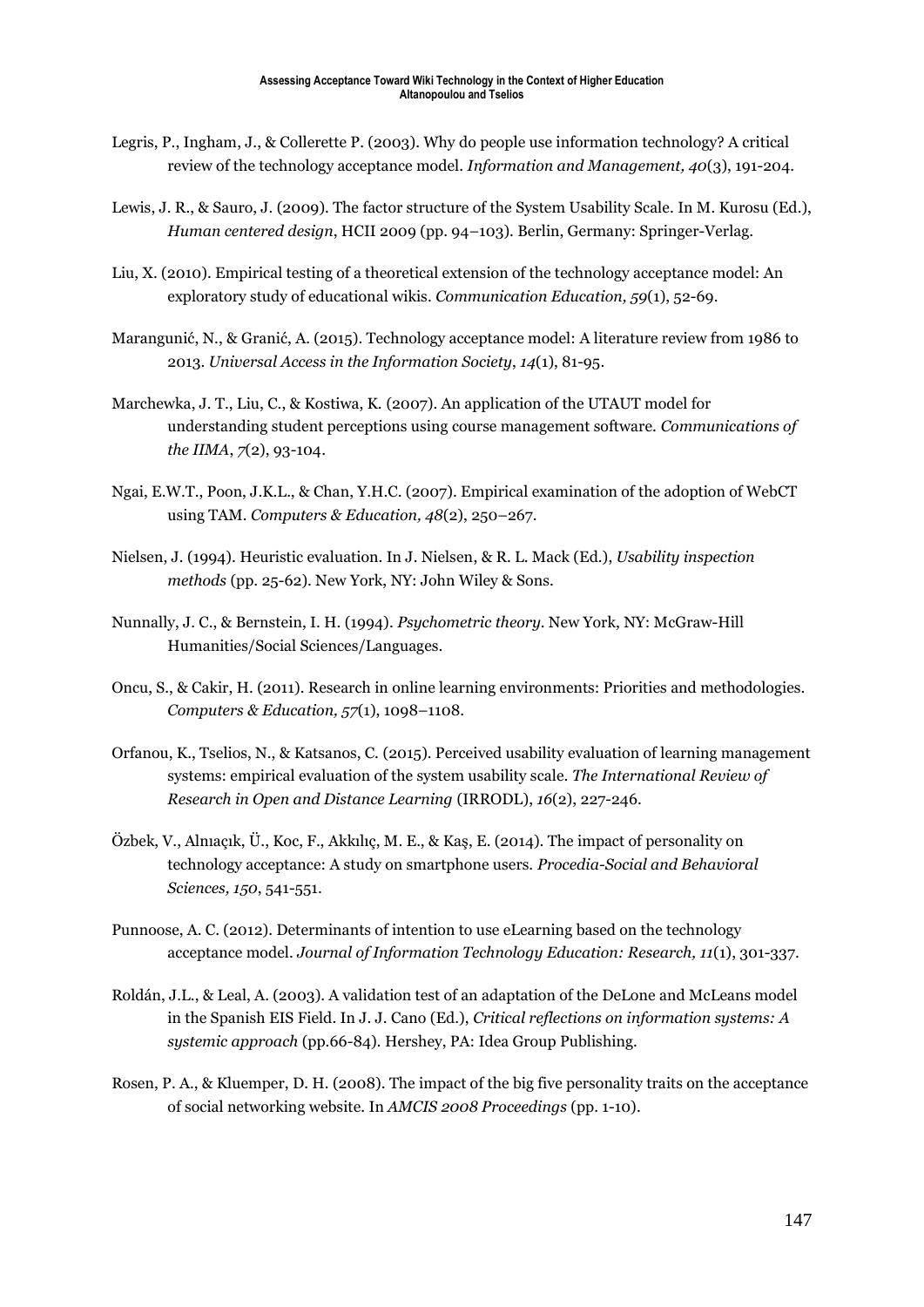- Shen, X. L., Cheung, C. M., & Lee, M. K. (2013). What leads students to adopt information from Wikipedia? An empirical investigation into the role of trust and information usefulness. *British Journal of Educational Technology*, *44*(3), 502-517.
- Sheppard, B. H., Hartwick, J., & Warshaw, P. R. (1988). The theory of reasoned action: A metaanalysis of past research with recommendations for modifications and future research. *Journal of Consumer Research, 15*(3), 325-343.
- Teo, T. (2009). The impact of subjective norm and facilitating conditions on pre-service teachers' attitude toward computer use: A structural equation modeling of an extended technology acceptance model. *Journal of Educational Computing Research, 40*(1), 89-109.
- Teo, T. (2010). Development and validation of the E-learning Acceptance Measure (ElAM). *The Internet and Higher Education, 13*(3), 148-152.
- Teo, T., Lee, C. B., & Chai, C. S. (2008). Understanding pre‐service teachers' computer attitudes: Applying and extending the technology acceptance model. *Journal of Computer Assisted Learning*, *24*(2), 128-143.
- Teo, T., & Van Schaik, P. (2009). Understanding technology acceptance in pre-service teachers: A structural-equation modeling approach. *Asia-Pacific Education Researcher, 18*(1), 47-66.
- Toh, C. H. (2013). Assessing adoption of wikis in a Singapore secondary school: Using the UTAUT model. In *Educational Media (ICEM), 2013 IEEE 63rd Annual Conference International Council for Educational Media* (pp. 1-9). IEEE.
- Terzis, V., Moridis, C. N., & Economides, A. A. (2012). How student's personality traits affect Computer Based Assessment Acceptance: Integrating BFI with CBAAM. *Computers in Human Behavior*, *28*(5), 1985-1996.
- Tselios, N. K., Daskalakis, S., & Papadopoulou, M. (2011). Assessing the acceptance of a blended learning university course. *Educational Technology & Society, 14*(2), 224-235.
- Venkatesh, V., Morris, M. G., Davis, G. B., & Davis, F. D. (2003). User acceptance of information technology: Toward a unified view. *MIS quarterly*, *27*(3), 425-478.
- Wagner, C. (2004). Wiki: A technology for conversational knowledge management and group collaboration. *Communications of the Association for Information Systems*, *13*(19), 265-289.
- West, J. A., & West, M. L. (2009). *Using Wikis for online collaboration*. San Francisco, CA: Jossey-Bass.
- Wheeler, S., & Wheeler, D. (2009). Using wikis to promote quality learning in teacher training*. Learning, Media and Technology*, *34*(1), 1-10.
- Yueh, H. P., Huang, J. Y., & Chang, C. (2015). Exploring factors affecting students continued Wiki use for individual and collaborative learning: An extended UTAUT perspective. *Australasian Journal of Educational Technology, 31*(1), 16-31.